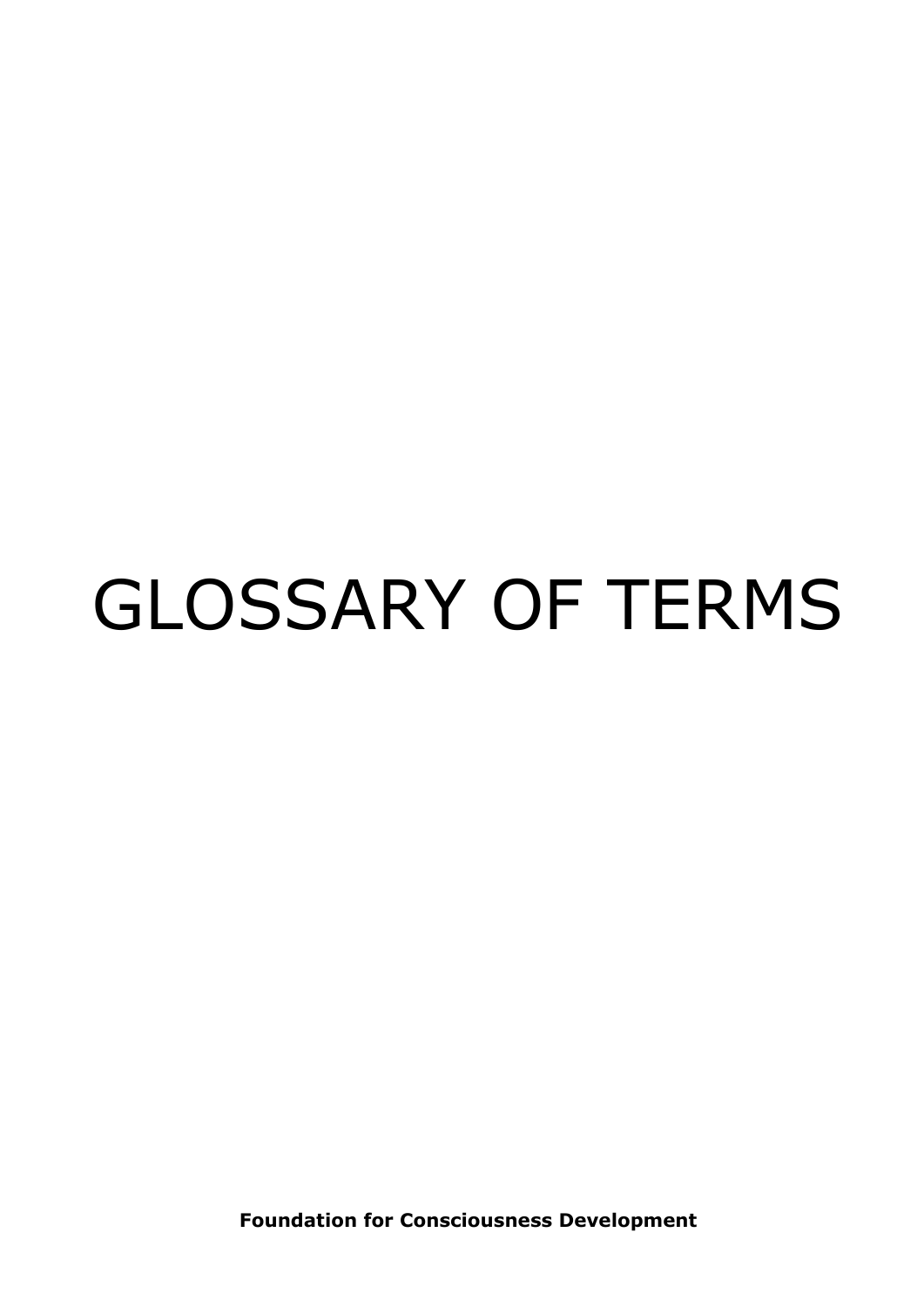In order to agree on the language used in this compendium of Gerardo Schmedling's themes, some terms are defined according to their meaning in this material. These terms have been misinterpreted throughout history, and are included in this glossary to avoid conflicts in relationships and ensure mental clarity. The definitions given here are not the ones that tend to appear in dictionaries.

**ABSOLUTE:** the point of eternity, zero point, where there is no before or after, beginning or end, or limitations of any kind. It is to be found in the 40<sup>th</sup> dimension and contains all of the Universe's information. It is God. It is also called "Absolute essence of the Being," "Eternal Unmanifest" or "Unmanifest Absolute".

**ABUNDANCE**: natural state of the Universe, characterized by its ability to provide everything necessary to anyone who has it, for the perfect growth of their soul. The ability to have everything to be happy and to be happy with what we have. Growth that occurs individually and collectively.

**ACCEPTANCE:** profound understanding of the importance of not putting up resistance to events that occur in outward manifestation. This understanding knowing that everything that happens is perfect and has a purpose of love. When we accept, we are contributing to our own spiritual development. Accepting is not the same as agreeing or resigning oneself.

**ACCEPTOLOGY:** "science" that studies acceptance as a basis for the inner freedom of human beings. Acceptance develops within ourselves the order of the Universe, governed by its Laws. Acceptology is the "science" that frees us internally from suffering, in line with the order of the Universe.

**ACT:** to do the best we can in every situation, without attacking anyone in thought, word and/or deed.

**ADAPT:** to understand that the place and circumstances in which we live are perfect for learning. This understanding allows us to enjoy them, and stop competing and fighting.

**ADMINISTER**: give wise information and teach or educate.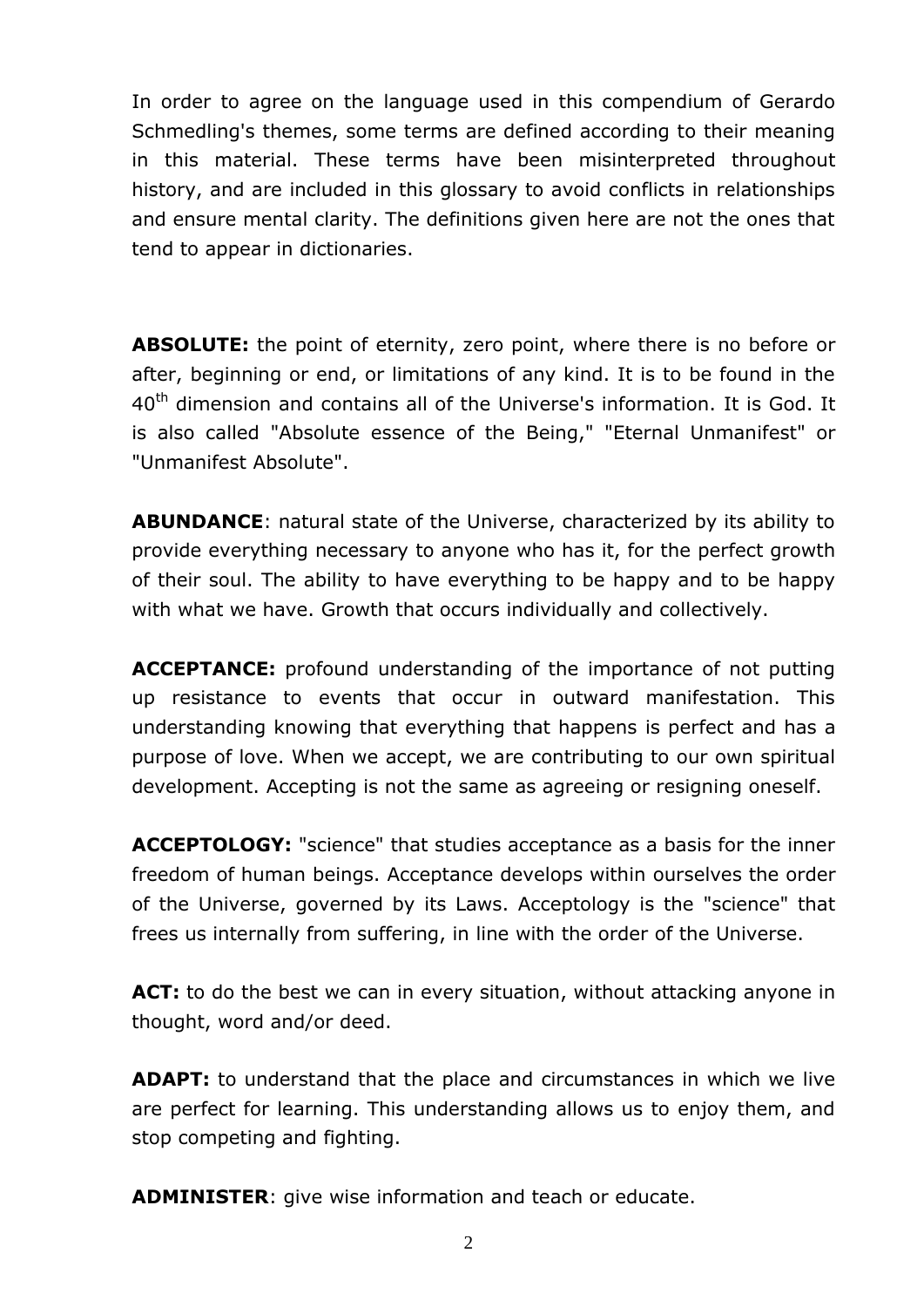**AFFECTION:** energy that is generated within us and that we release in situations that bring harmony. If there is no harmony, there is no affection.

**AGREEMENT:** a commitment that we are willing to honor voluntarily.

**AGGRESSION:** a mental limitation that stems from ignorance.

**ALCHEMY (OF THOUGHT):** the "science" of inner or technical transformation to learn to think. It leads us from ignorance to wisdom through voluntary thought, sustained and directed with loving information.

**ANALYSIS:** characteristic of one of the functions performed by the brain's left hemisphere. Detailed examination conducted by our mental body on different stimuli.

**ANDROGYNOUS:** an essential feature of our interior, consisting in the union of the two sexes' traits in one person, where everything that is not physical is perfectly androgynous. This is the case of our mind and consciousness, which can voluntarily adopt both female (receiver) and male (transmitter) characteristics.

**ANGELS:** innocent —non-physical— beings that operate on our thoughts and induce them.

**ATTACHMENT:** a human inclination based on the fear of losing. It is based on the false belief of ownership or possession of things and/or people. Both beliefs stem from the ego. Actually, we do not have anything or possess anyone.

**ARCHIVE, FILE, FIELD, BODY, LEVEL:** terms used as synonyms to talk about the physical, mental and spiritual files. The reason for using different words is to practice mental flexibility and give each of us the option to choose whichever we prefer.

**AUTHORITY:** moral force that is supported by the truth; not to be confused with authoritarianism. A person's authority is demonstrated by example because they know how to get results.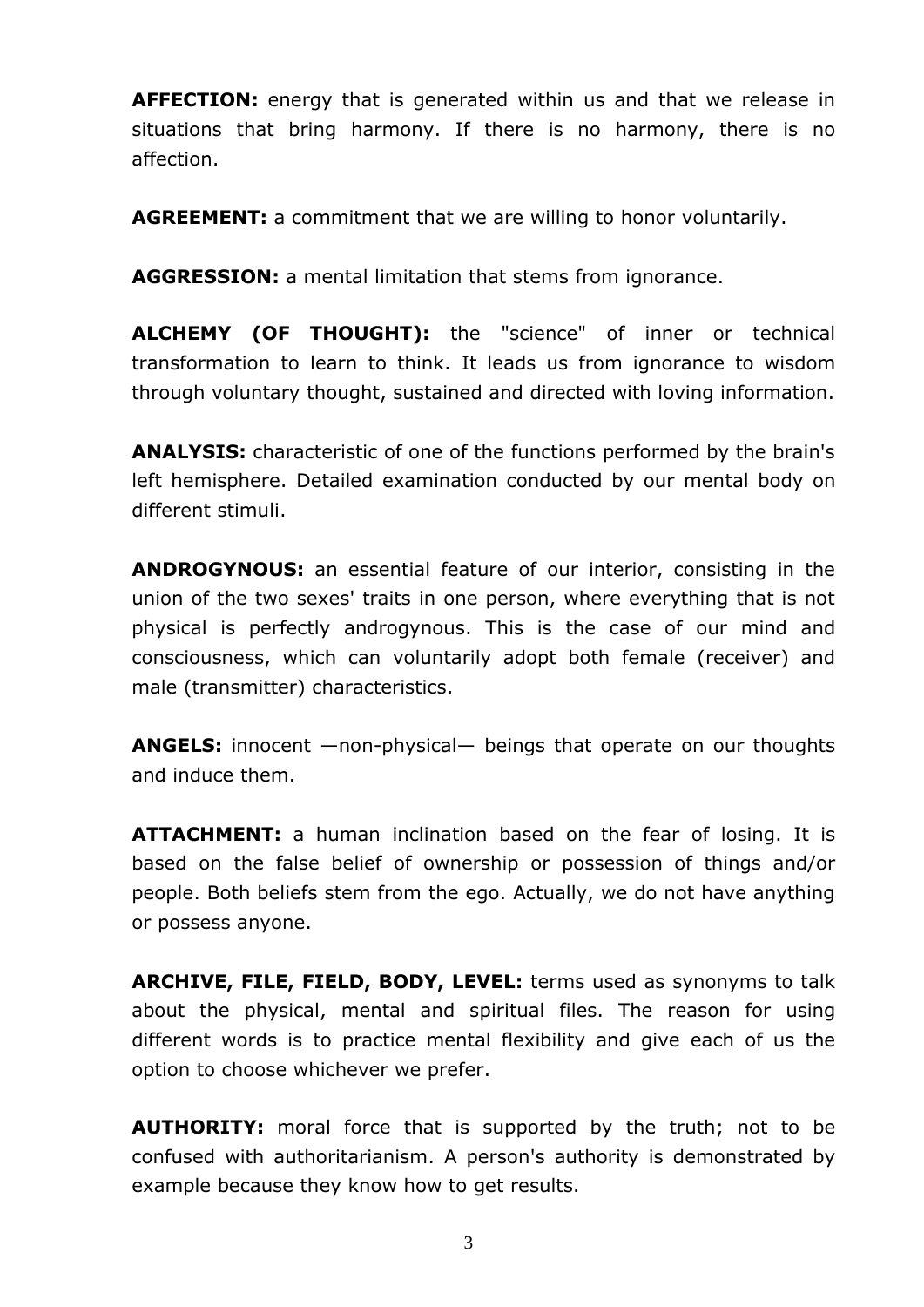**AUTHORITARIANISM:** this means imposing our own customs and ideas on others; so if we are authoritarian, we do not let other people take responsibility for their life. It leads to self-abandonment, dependency on others, low self-esteem, etc.

**BAD, EVIL (PERSON):** person who cares about others and does not suffer. We use "evil" to refer to errors of ignorance, so that a bad or evil person is an ignorant person without feelings.

**BEASTS:** human beings who behave instinctively, irrationally and aggressively.

**BELIEF:** learned information that has yet to be verified. Subjective inner conception of the mind itself. It does not usually generate satisfaction or happiness.

**BITTERNESS (or GRUDGE):** negative feeling stemming from a past situation that we have not understood, and that enslaves the mind with a desire for revenge that wastes our vital energy. Resentment makes us blame others for what has happened to us.

**BLOCK:** situation that occurs when people act outside the Law, or when there is no consistency between what they think, what they say and what they do.

**BOSS:** a person who gives or orders and commands, imposes, force and punishes. It is not the same as a leader.

**BROTHERHOOD**: a strong connection in a human relationship, only comparable with true love; It has nothing to do with "blood"' brothers.

**CARESS:** nutrient that strengthens the immune system; natural form of generating internal energy.

**CENTAUR:** level of human development in which behaviors are sometimes instinctive and other times rational.

**CHAKRAS:** internal energy generators that govern the biological entity's balance. This balance depends on the way one thinks and acts. There are seven main chakras.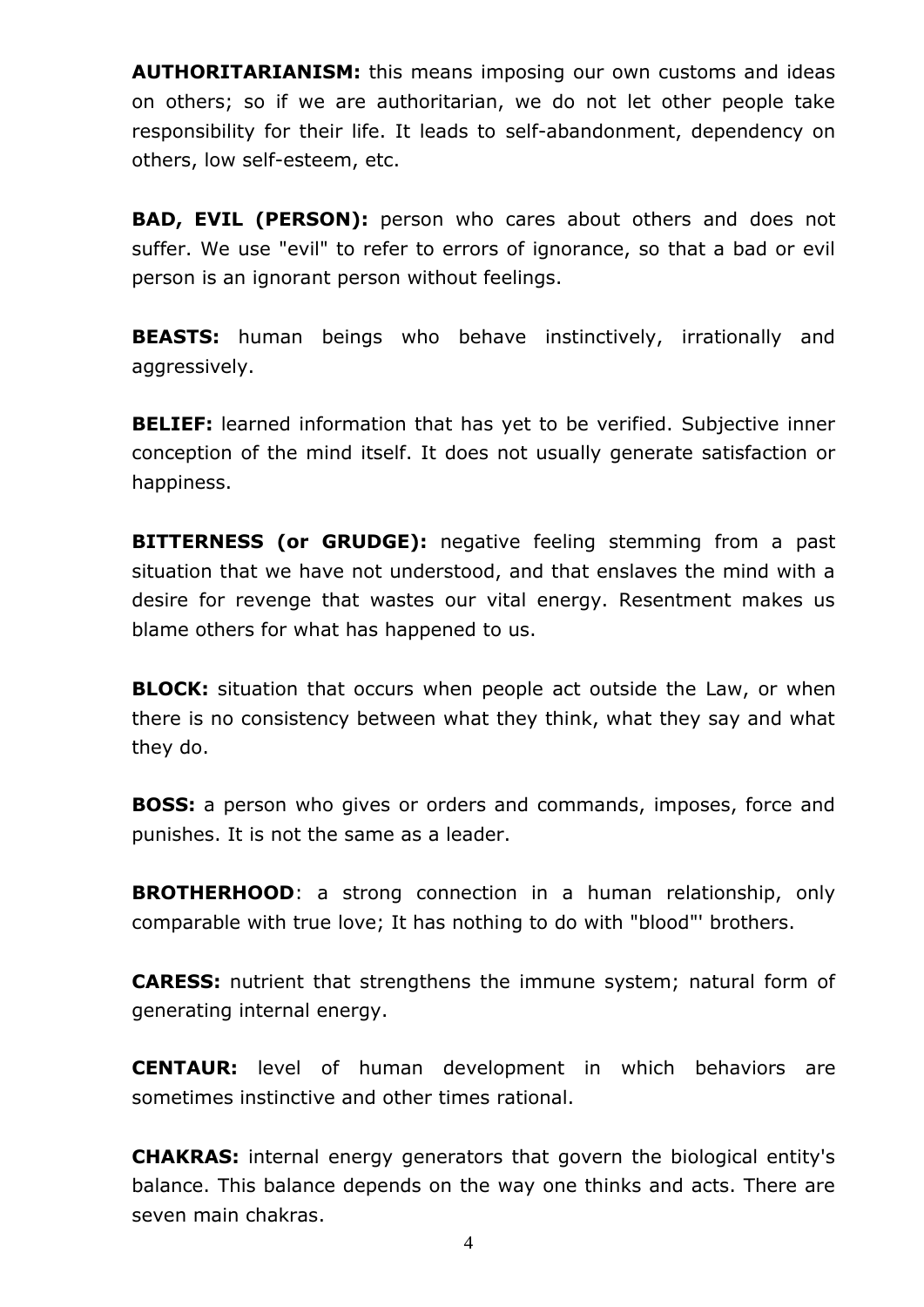**CHARACTER:** part of the personality that develops throughout our life based on our individual experiences and surrounding culture, covering both the innate and what we learn through social experience. It can be changed.

**CHARISMA:** a gift that allows a person to do what is attractive to others in some way.

**CHARITY:** deep understanding of other people's suffering and ability to provide the information necessary in order for such suffering to disappear. Charity gives another person the information that lets them transcend their difficulty. Information, unlike help, must always be provided when the time is right.

**COACH, TRAINER:** someone through whom we are given the chance to learn to love, to be flexible, to adapt, to respect, etc., usually through situations we interpret as difficulties.

**COMMITMENT:** the ability to share our own internal values, unrestrictedly and unconditionally. It means there is no obligation, because it is self-determined behavior.

**COMPASSION:** understanding that our experiences are neither good nor bad, but a learning opportunity. So if we have compassion, we do not feel pity, distress or suffering; it is about understanding the cause of other people's suffering.

**COMPATIBLE PEOPLE:** flexibly-minded people, who reach agreements easily despite having different tastes, beliefs and customs.

**CONFIDENCE:** internal value that gives access to wealth and prosperity. It involves zero aggression and zero susceptibility. (See "Trust").

**CONSCIOUS LIMITATIONS:** everything that has been learned and not verified yet, such as culture, knowledge, concepts, ideologies, habits, rules, etc.

**CONSCIOUSNESS:** human faculty or characteristic that lets us get to know ourselves and understand the Laws of the Universe and Life. Thanks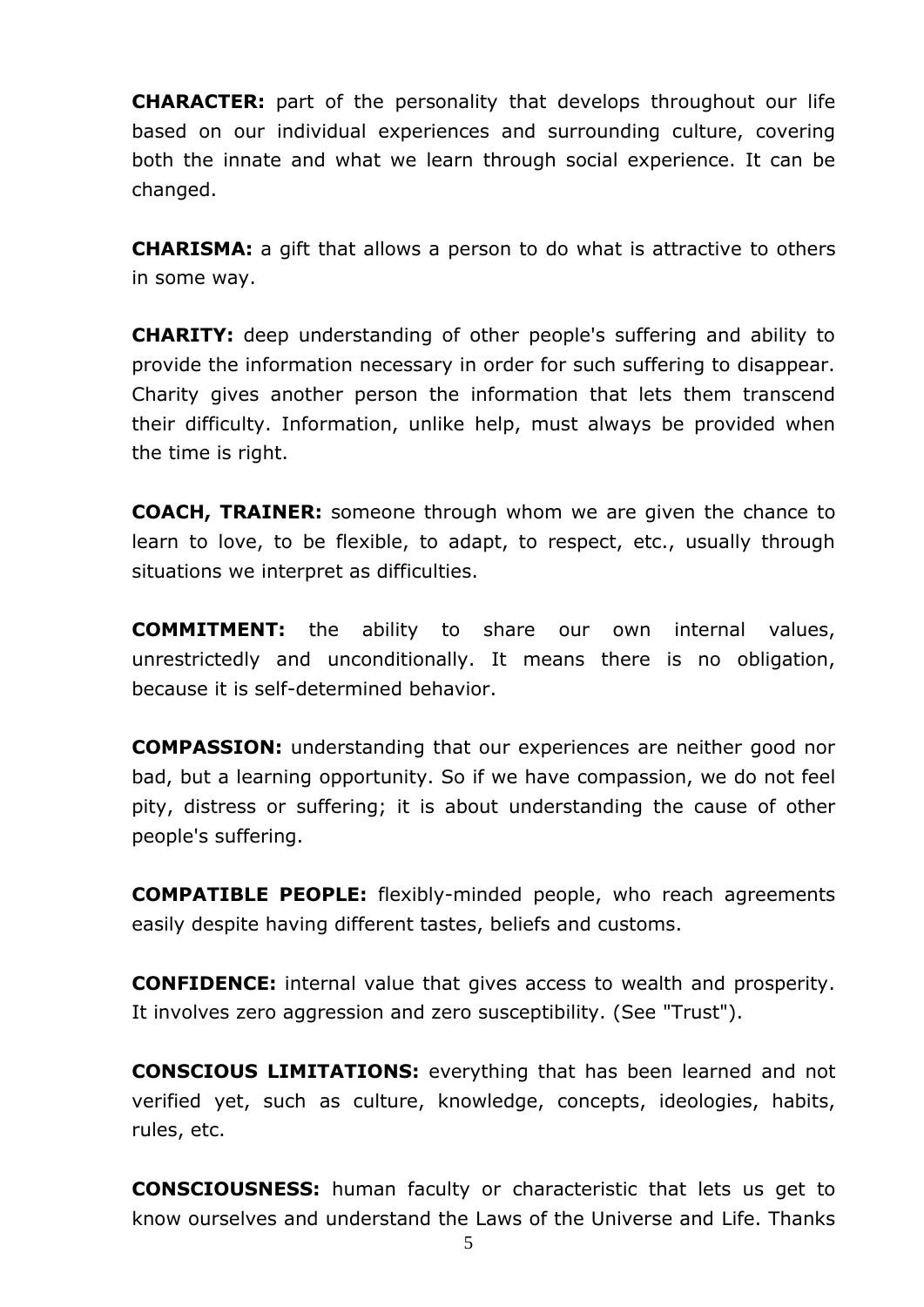to it we can verify the truths of life and turn false beliefs into understanding. Akashic field in which we are all connected.

**CONSCIOUS OBSERVATION:** observation that avoids automatic action; we observe thoughts, feelings, emotions, sensations, relationships, circumstances, difficulties, satisfactions, indecisions, reactions, decisions, actions, etc.

**CORRESPONDENT WITH, BEING:** having worked on our interior (or not) leads human beings to experience (or not) certain situations that contribute to our spiritual growth.

**CORRUPTION:** unlawful activity carried out by people who believe that they have rights that actually they do not have.

**CREATIVITY:** excellent teaching tool that should be awakened at any age, not only during childhood, and that builds differently to what already exists.

**CRITICIZE:** see and express whatever do not exist; unlike evaluating, which consists in seeing what does exist.

**CULTURE:** successive transmission of crystallized concepts that continue to produce the same result, usually negative.

**DECODING:** mental cleansing exercise that requires a certain amount of intellectual development to remove the negative programs installed in us in childhood. It is also called recoding or mental transmutation.

**DEPRESSION:** mental state caused by a drop in vital energy.

**DESENSITIZATION:** process in which feelings stop dominating and make way for obedience to the Laws, especially respect and acceptance to not interfere.

**DE-SENSITIZED:** someone who has completed the desensitizing process. Their main trait is their ability to serve and inability to suffer; they do not suffer because they understand that their spiritual development involves the challenges/opportunities of their destiny.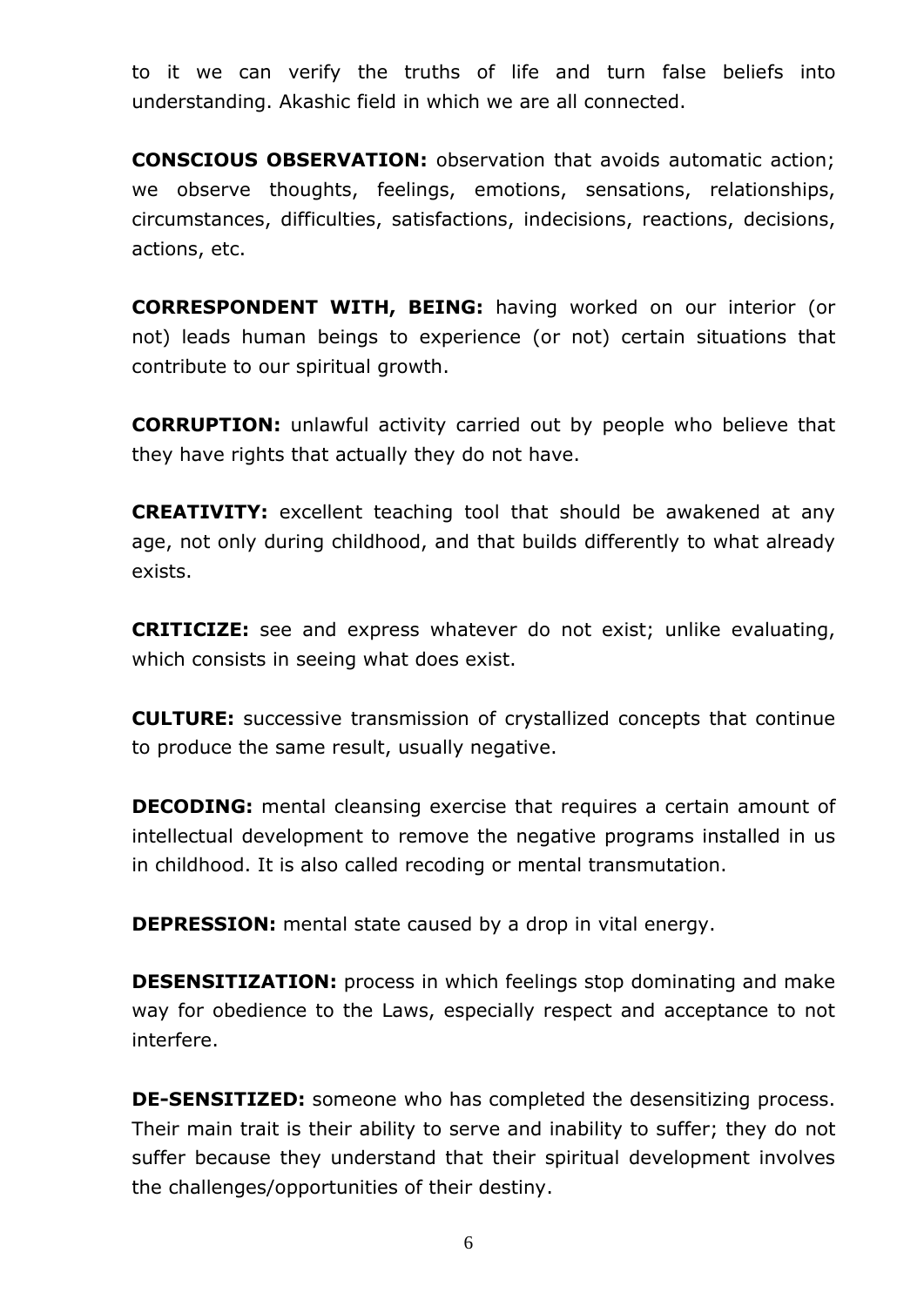**DESIRE:** longing to satiate a taste; this is used to refer to anything that has to do with a need expressed by the body, to distinguish it from something that "we want", which is related to the mental field. (See "Wish").

**DESTINY:** educational design oriented to learning what we do not know. The need, which is specific for each of us, to face certain difficulties/opportunities to grow spiritually. Understood destiny becomes a mission.

**DIFFICULTY:** opportunity for spiritual learning; obstacle to be overcome; it lies within people and occurs due to a lack of information or training. (See "Opportunity to learn" and "Problem").

**DIMENSIONS:** magnitudes that contain a particular vibrational frequency and therefore a different amount of information. They can be divided into physical (3), mental (6), spiritual (30) and the Absolute (1). They add up to 40 levels, but the division is merely illustrative.

**DISCIPLE:** someone who has already received information revealed by the Masters and is beginning to verify it in results. The disciple accepts (i.e., obeys the Laws of the Universe) and takes responsibility for his/her life.

**DISLOYAL:** person who is committed to something they cannot deliver. Being disloyal involves breaking the agreements to which you are committed.

**DISOBEY:** to break imposed rules.

**DIVINE WORD:** the thought of God/Absolute, creative thought.

**DIVINE SPARK:** particle that emanates from the Absolute; particle of light and energy.

**DO GOOD**: setting an example of neutrality and respect in all the situations; provide wisdom information.

**DRAMA:** a situation that someone manages from ignorance or feelings, rather than through understanding.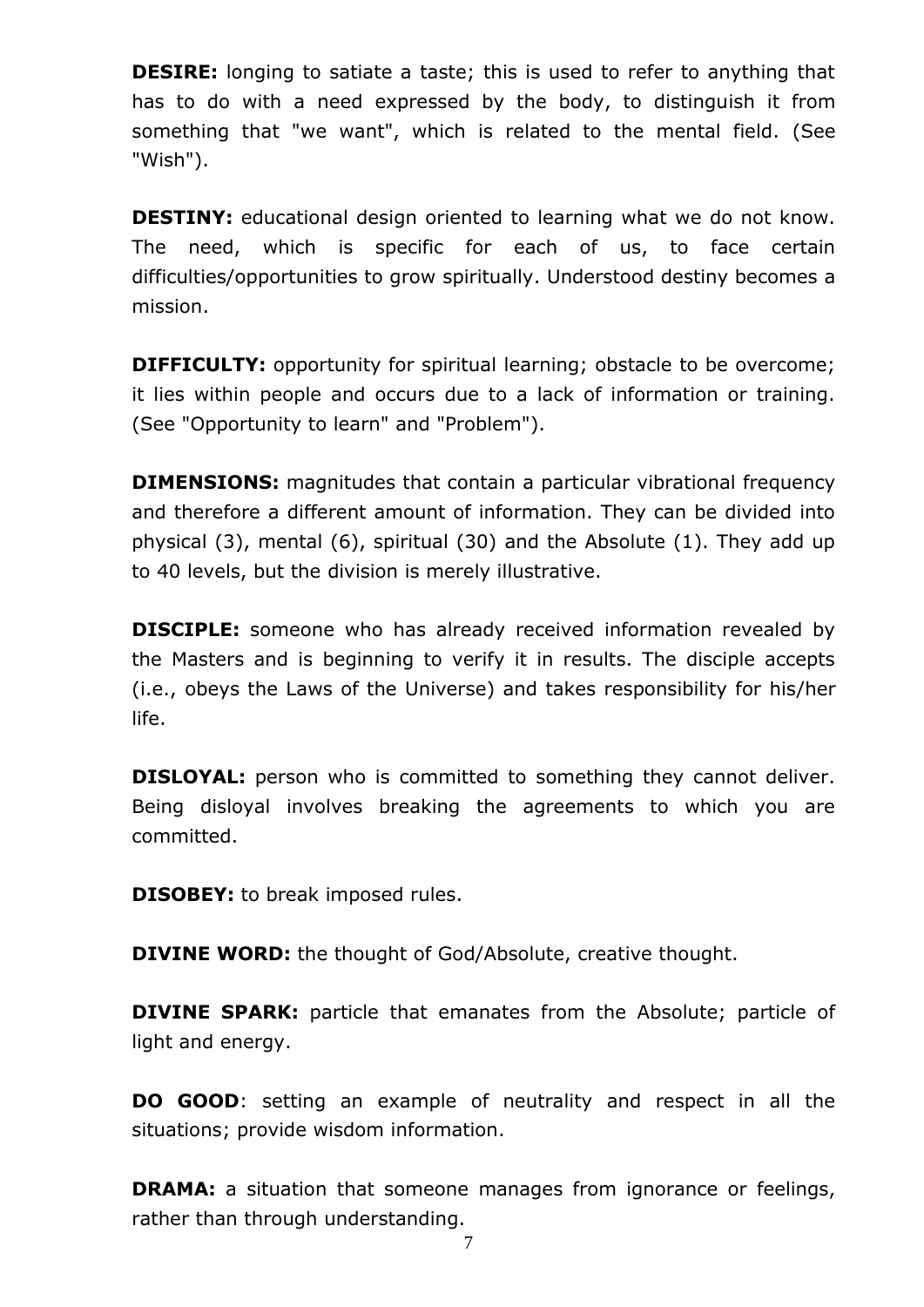**EDIBLE:** everything that be eaten, even if it is not nourishing.

**EDUCATION:** information that fills the human mind, usually from childhood. If it is loving information, it will help us to adapt to the world. (See "Teaching").

**EDUCATIONALISTS:** the people who design the processes through which our consciousness develops.

**EFFICIENCY:** the ability to fulfill a mission. Anyone who has a nonspontaneous, planned organization, and uses the right information for their mission, does so efficiently.

**EGO:** ignorance and suffering file; learnt limitation; excessive and subjective self-appreciation.

**EGOISM, SELFISHNESS:** acting in one's own interest and guided by one's ego. We are selfish when we try to change others because we do not accept them as they are, or when we want to stop feeling bad about them, refusing to work on our interior. It means wanting others to do whatever we need to feel good.

**EMOTIONS:** automatic and basically instinctive psychophysiological reactions, resulting from the presence or absence of people or things; they can imply attraction or rejection, and be pleasant or unpleasant.

**ENEMY:** how culture defines anyone who radically opposes us. Actually there are no enemies, but just different people who must be respected and loved.

**ENTREPRENEUR:** someone who knows how to generate, manage and maintain resources and, therefore, can create opportunities for others who are learning.

**ERROR, MISTAKE:** cultural concept that refers to a misjudgment, something that does not work. It is part of our educational process to discover the Law, so it is always an opportunity to learn.

**EVALUATE, ASSESS:** learn to recognize the value of all results.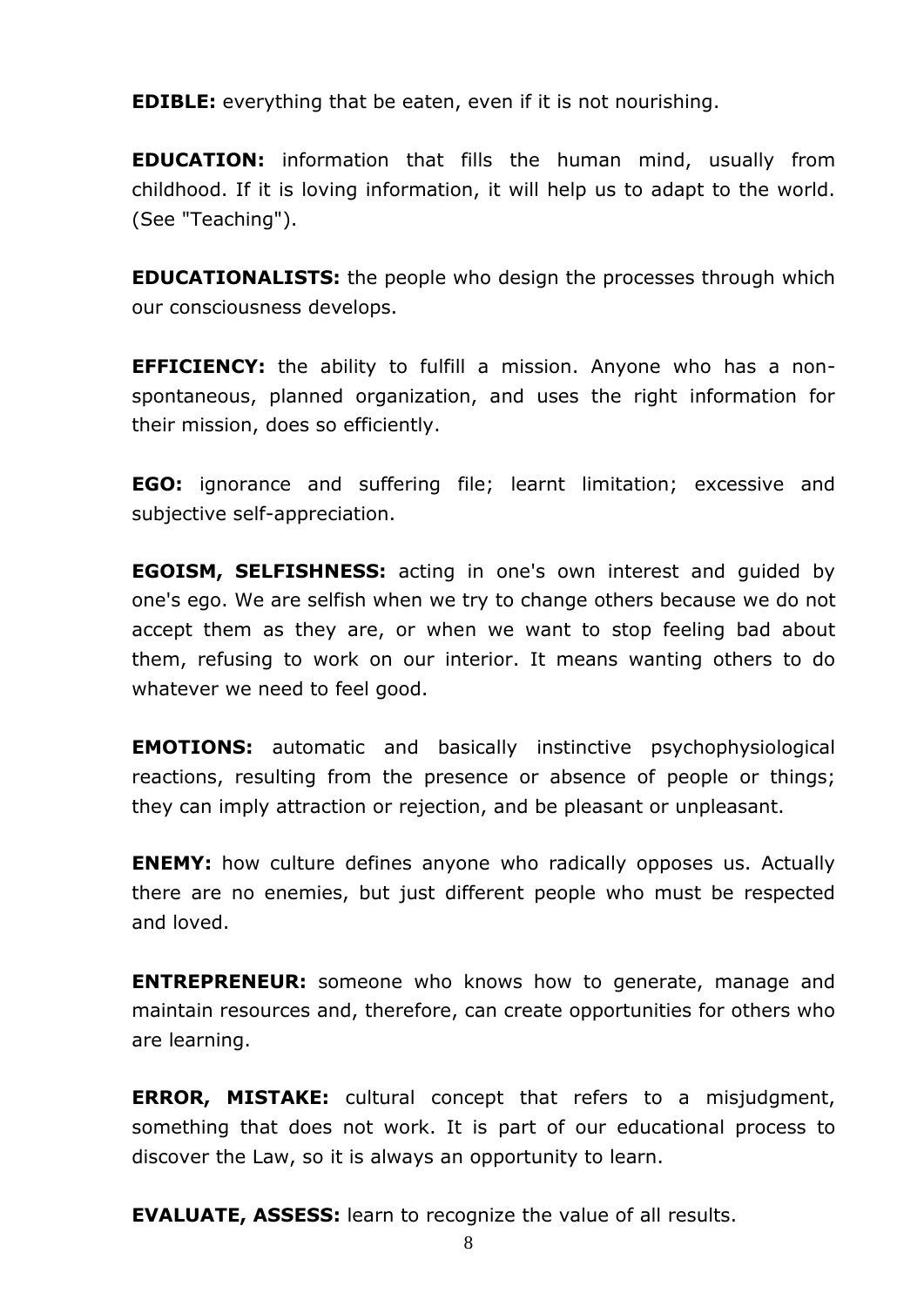**EVIL:** absence of good. In our culture, an abstract idea about anything that strays from what is good or right. This is a false concept, and merely mental limitations that stems from ignorance.

**EVIL, BAD (PERSON):** person who cares about others and does not suffer. We use "evil" to refer to errors of ignorance, so that a bad or evil person is an ignorant person without feelings.

**EVOLUTION:** developing consciousness through the personality's experience, acquiring truthful information, also known as "wisdom".

**EVOLUTIONARY SPIRAL:** development of the consciousness that consists in building up information; it entails an increase in the vibrational frequency that, in turn, leads to dimensional changes.

**EXCLUSIVITY:** imposed rule that serves to protect our own fears and inhibit the ability to love universally. It produces frustration, jealousy, infidelity, dissatisfaction, resignation and inability to value others.

**FAILURE:** situation that is reached if, instead of using the tools of love, we use selfishness, prohibition, imposition, aggression, etc.

**FAITH:** belief in a person or a doctrine. Faith is not understanding but belief. It can be replaced by acceptance when we have proven the Laws governing the Universe in our own life.

**FALLING IN LOVE, (CRUSH, INFATUATION):** joyful emotional state when we feel attracted by another person, that stems from something instinctive. It is something natural and it can be an attraction trap that has to be backed up with the mental field. A relationship based solely on a crush is poor and will not last.

**FALSE:** the opposite of truth. Everything that we think or feel and that brings suffering, distress, fear or frustration.

**FEAR:** mental constraint that takes away our inner peace when we think that something bad will happen in our lives, even though it has occurred yet.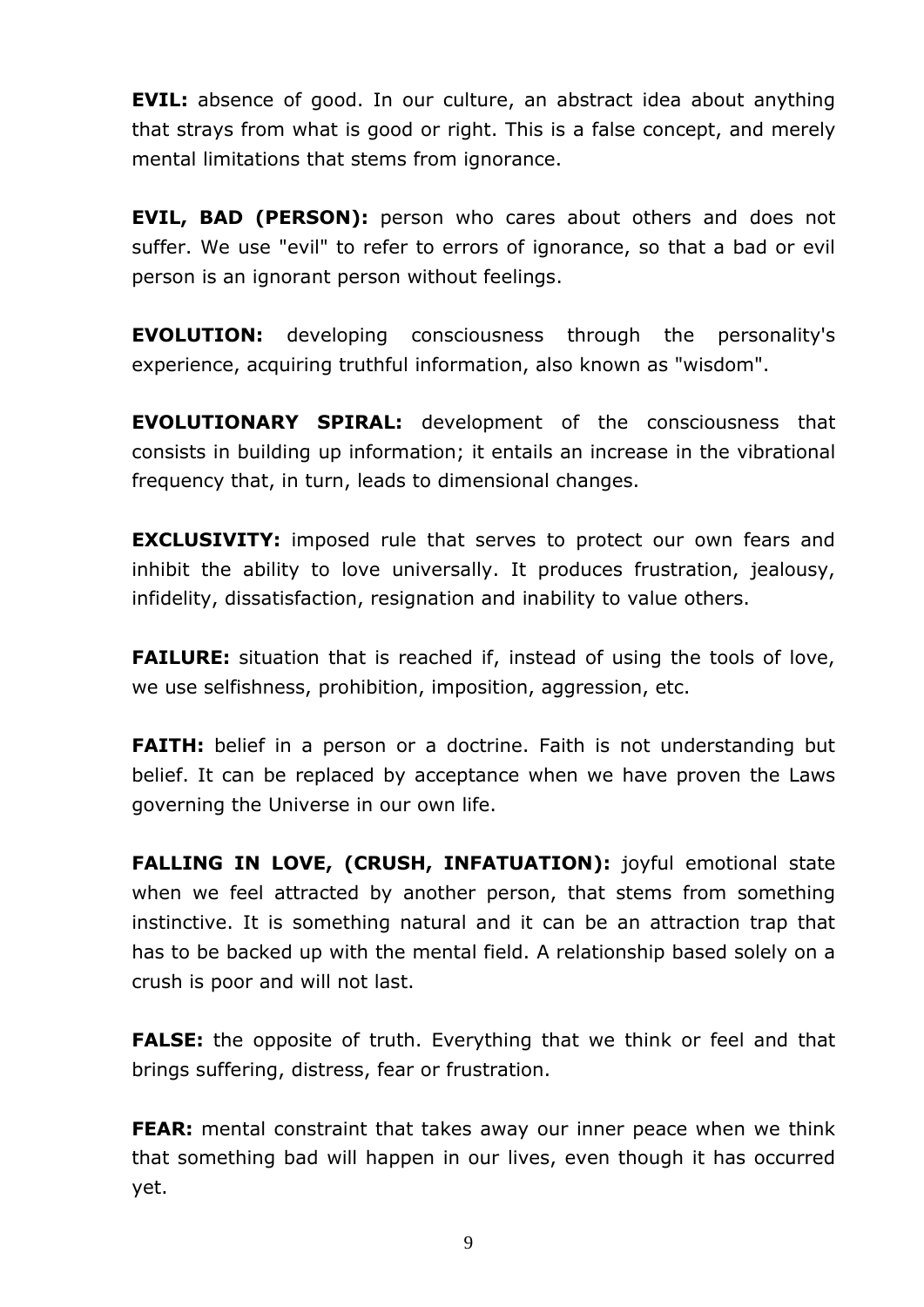**FEELING, SENTIMENT:** mood or emotion. A tool that lets us get to know ourselves, because it is our own, personal interpretation about a fact; its main feature is duality —it changes rapidly from positive to negative— and we usually suffer from it.

**FEMININE:** everything that can be perceived, received or contained, from a philosophical standpoint.

**FINAL JUDGMENT:** process in which we self-assess our state of spiritual development.

**FIRMNESS, ASSERTIVENESS:** virtue of love. It is not aggressive, but does not let others break the Law. It does not take responsibility for the result of another person's decision, in order not to harm them.

**FREE:** people who are capable of being happy for and by themselves without blaming anyone for what happens in their lives.

**FREEDOM:** internal capacity to make our own decisions and take responsibility for the results; inner state in which we do not depend on what happens on the outside to be happy.

**FREE WILL:** right to make mistakes, which are our tool for evolving spiritually.

**FUNCTION:** social service activity that we perform in life to earn a living. It is the activity that we do and that entitles us to use what we need to accomplish it.

**GAME:** a fun activity that involves using skills; educational method established by the Divine.

**GOAL:** what we want to achieve based on our wishes and desires; therefore, it is self-limiting and contrary to our purpose, which is total flexibility and openness to Providence.

**GOD:** the Absolute, the origin of everything, the force that creates and directs the Universe; timeless and eternal.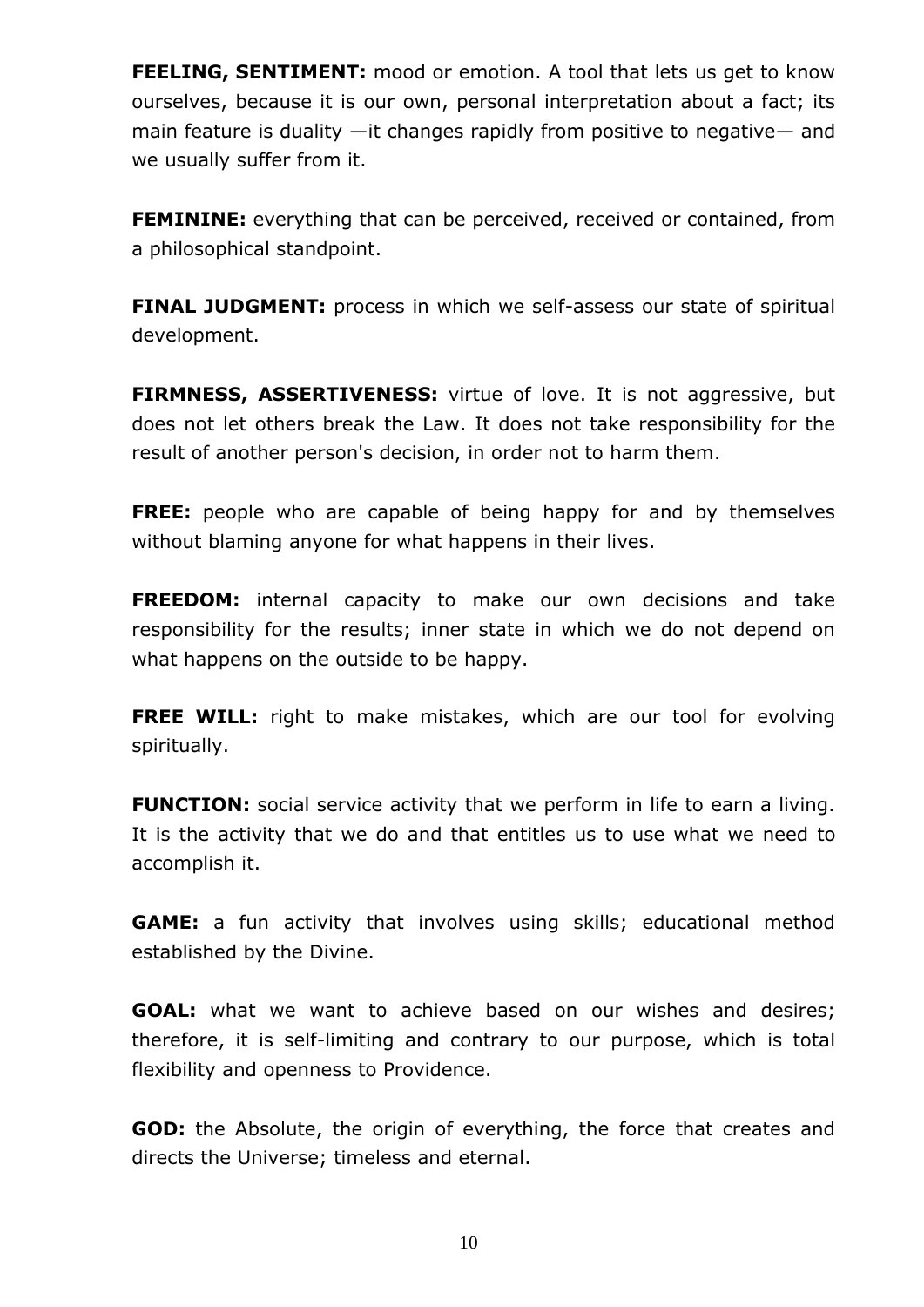**GOLDEN THREAD**: vertical central line or channel through which information flows in the Universe. It is the line of harmony and truth.

**GOOD, KIND:** someone who cares about others, but cannot help them because he suffers or because -by doing so- he interferes with their destinies, which does not allow them to learn. We refer to the successes of ignorance as kindness. A good person is an ignorant person with feelings.

**GOVERN:** lead with authority, issuing rules and imposing them by force.

**GRATEFULNESS:** one of the most powerful mental healing tools. We must be grateful for difficulties because they are opportunities that life gives us to learn.

**GRUDGE (or BITTERNESS):** negative feeling stemming from a past situation that we have not understood, and that enslaves the mind with a desire for revenge that wastes our vital energy. Resentment makes us blame others for what has happened to us.

**GUILTY:** term that culture uses to refer to someone who is ignorant or is wrong. This concept does not exist in the Universe, but the concept of ignorant does exist.

**HAPPINESS:** state of deep joy; the result of an internal virtue where there is total understanding and no suffering. It is a mental state of equilibrium that enables us to assess, take advantage of and enjoy everything that exists and happens in our lives.

**HARMONY:** balance that provides satisfaction, stimulates creativity, generates enthusiasm, improves communication, fosters participation and creates a favorable environment for obtaining excellent results in any human endeavor.

**HATE:** a feeling that occurs when we blame others for what happens to us. (See the term "Resentment").

**HEAVEN:** mental state that determines an internal condition and an attitude to life of acceptance and joy. Each of us creates a perfect correspondence with our habitat and its surrounding circumstances.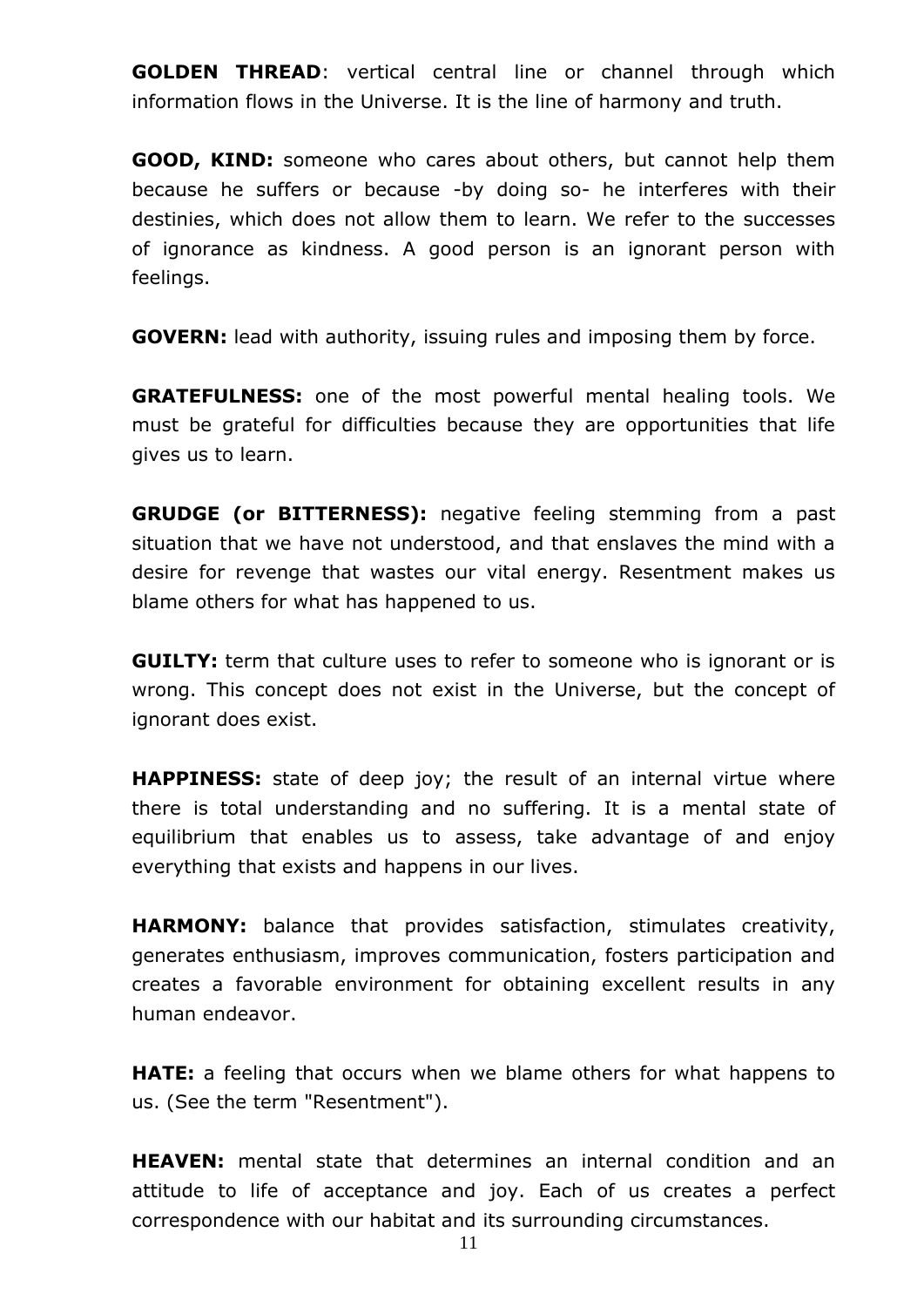**HELL:** mental state —for our culture, one of perdition— that leads to an internal condition and an attitude to life of suffering and conflict.

**HELP:** to do something for other people because they cannot do for themselves, even though they have to do it.

**HETEROGENEOUS GROUP**: set of strongly diverse people. Applied to people who have different levels of consciousness, and usually people with whom we cannot reach agreements.

**HIERARCHIES:** different levels in managing the Universe's information.

**HUMAN**: a person whose patterns of behavior are rational and who recognizes that instinct is only a tool for maintaining the species and health.

**HUMILITY**: the opposite virtue to pride. A humble person has overcome their ego —because they understand that change must always be internal— and has developed a strong capacity to serve. A humble person is someone who is able to recognize a mistake and learn from it.

**HYPNOTISM:** therapeutic technique that consists in inducing suggestion to the unconscious mind, avoiding the opposition and resistance typical of the conscious mind.

**I:** conscious immortal divine essence.

**IGNORANCE**: situation in which we think we know, even though our mind contains false information, often based on beliefs. Our culture refers to ignorant people as "bad".

**IMAGINATION**: mental capacity to create; mental exercise aimed at managing life energy.

**INCOMPATIBLE**: people who cannot agree.

**INNER STRENGTH:** ability to control and modify our own appetites. We act with inner strength when we "take a liking" to whatever we don't like.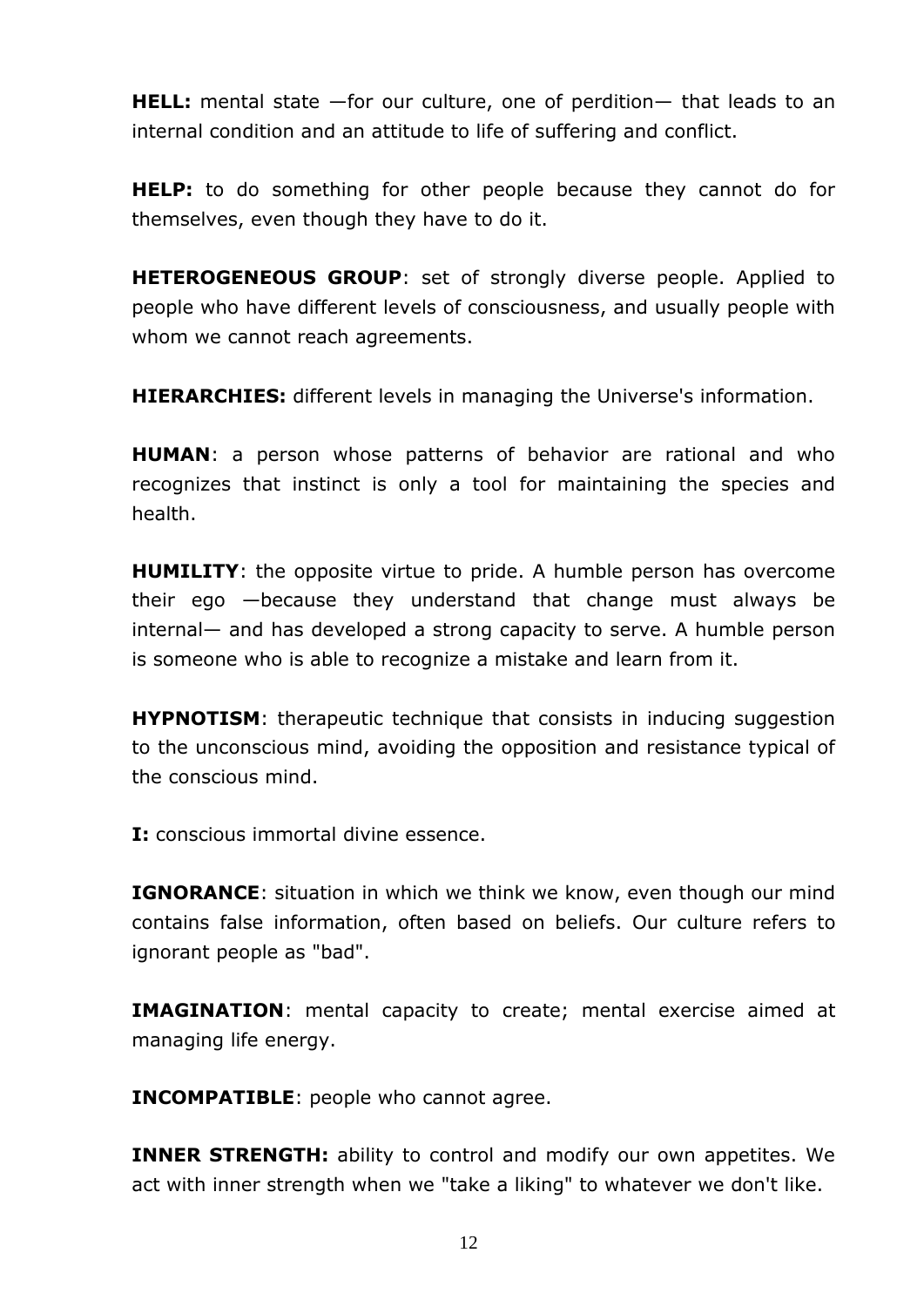**INDIFFERENCE**: lack of feelings.

**INDIVIDUALITY**: process of understanding that everyone should go through from their own experience; individuality distinguishes us from other people and, in turn, enables us to share without attachments.

**INJUSTICE:** lack of justice, according to our culture. However, there is no injustice in this context, because the only processes that take place are governed by perfect Laws such as the Law of Correspondence or the Law of Affinity.

**INNOCENT:** in our culture, a person who is free of blame or quilt. In this context, an innocent person is someone who lacks information and therefore does not know.

**INSECURITY:** situation that stems from not knowing our own abilities to succeed in life.

**INSENSITIVE: people** who do not care about other people's suffering, are unable to identify with others' needs and do not suffer on their account; in fact, their life is full of suffering.

**INSTINCT:** file with the information necessary for a species' survival.

**INTENTION:** deep thought that exists within ourselves; the reason why we do something. There is no malice, only ignorance and a lack of information.

**INTERFERE:** to do something for other people that they can actually do for themselves, or when we are not meant or have not been asked for help.

**INTERNAL CHANGE:** a modification necessary within us to be happy; the outside is always perfect.

**INTERNAL MATURITY:** taking responsibility for the result of our own decisions.

**INTUITION:** direct information, free of reasoning, which bypasses the intellect —despite feeding on it— and that corresponds to the truth. When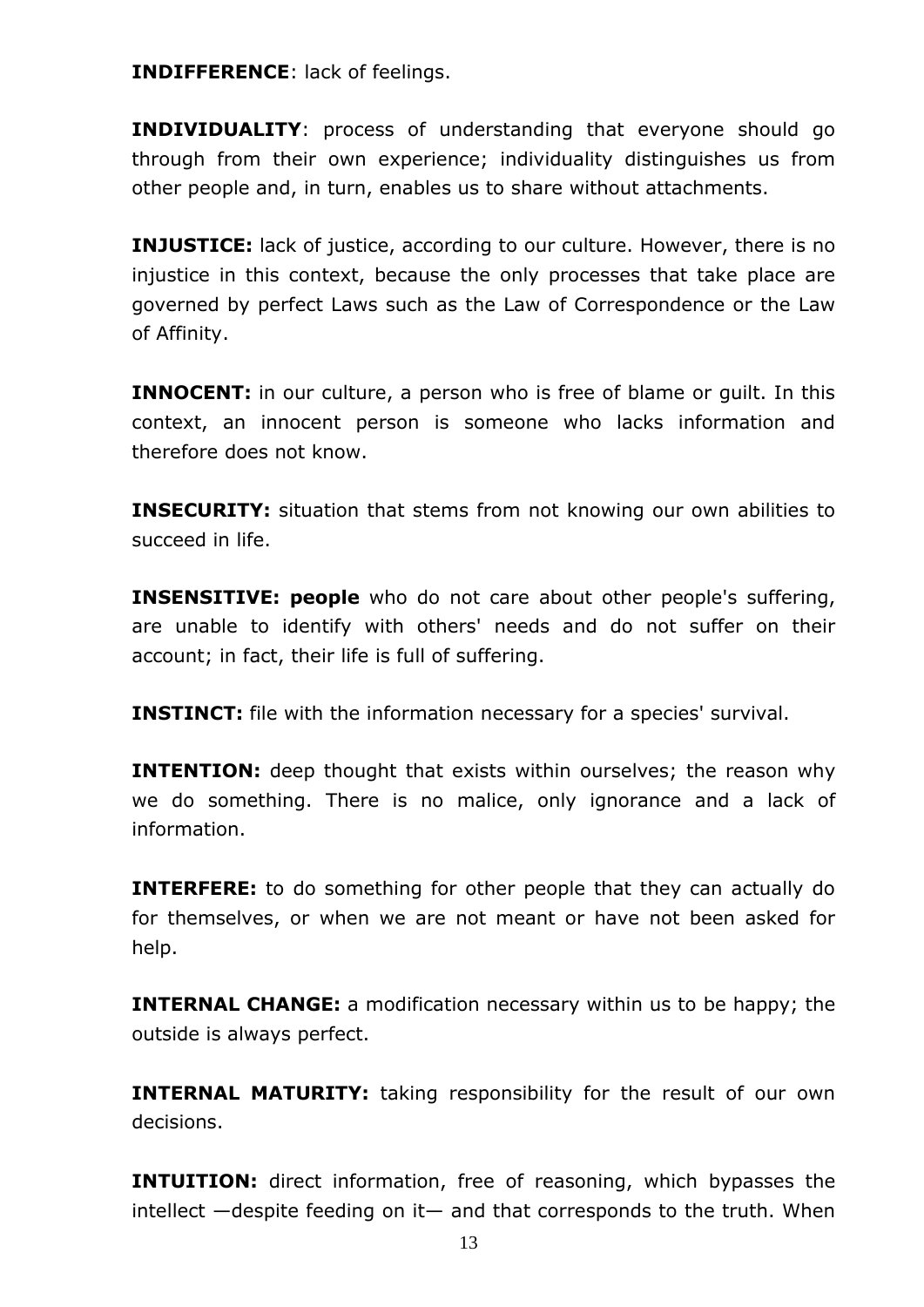we doubt an intuition, we interrupt it. Culture has very often mistakenly taught us that this way of understanding is not appropriate.

**INVOCATION:** an exercise that enables us to receive information through our normal senses of perception— from our Guides or higher Masters. In a meditative state, between wakefulness and sleep, this exercise involves mentally invoking the presence of such Masters of Wisdom.

**ISOLATION:** state that serves to be at peace and recover energy, but not to "have" peace, because as soon as we stray from isolation, that peace can disappear easily, since it does not occur permanently within us.

**JUST (THE):** person who cares about others and does not suffer. Someone who acts from the wisdom and knowledge of the Law; they teach others how to fish, but do not hand over the fish, but teaches by example.

**JUSTICE (DO):** to put revenge into practice, because there is nothing unfair, only what corresponds.

**LEADER:** a person capable of making commitments, thanking, encouraging and promoting the development and self-confidence of the people with whom he interacts in a process of mutual agreement.

**LEVELS OF CONSCIOUSNESS:** levels of truth that build up in our permanent consciousness file.

**LIE:** a skill we acquire as children to defend ourselves from ignorance, in the form of aggression, prohibition, imposition or interference.

**LIFE:** immortal divine essence that animates matter, i.e., information about the being that brings the structures of matter to life; it is eternal.

**LIFE ENERGY, VITAL ENERGY:** energy that sustains our mental capacity. There are three states of energy: the mental light zone, (when there is plenty of energy), half-light zone, and darkness zone (when energy drops). Energy drops or rises depending on how we handle our emotions, feelings and thoughts.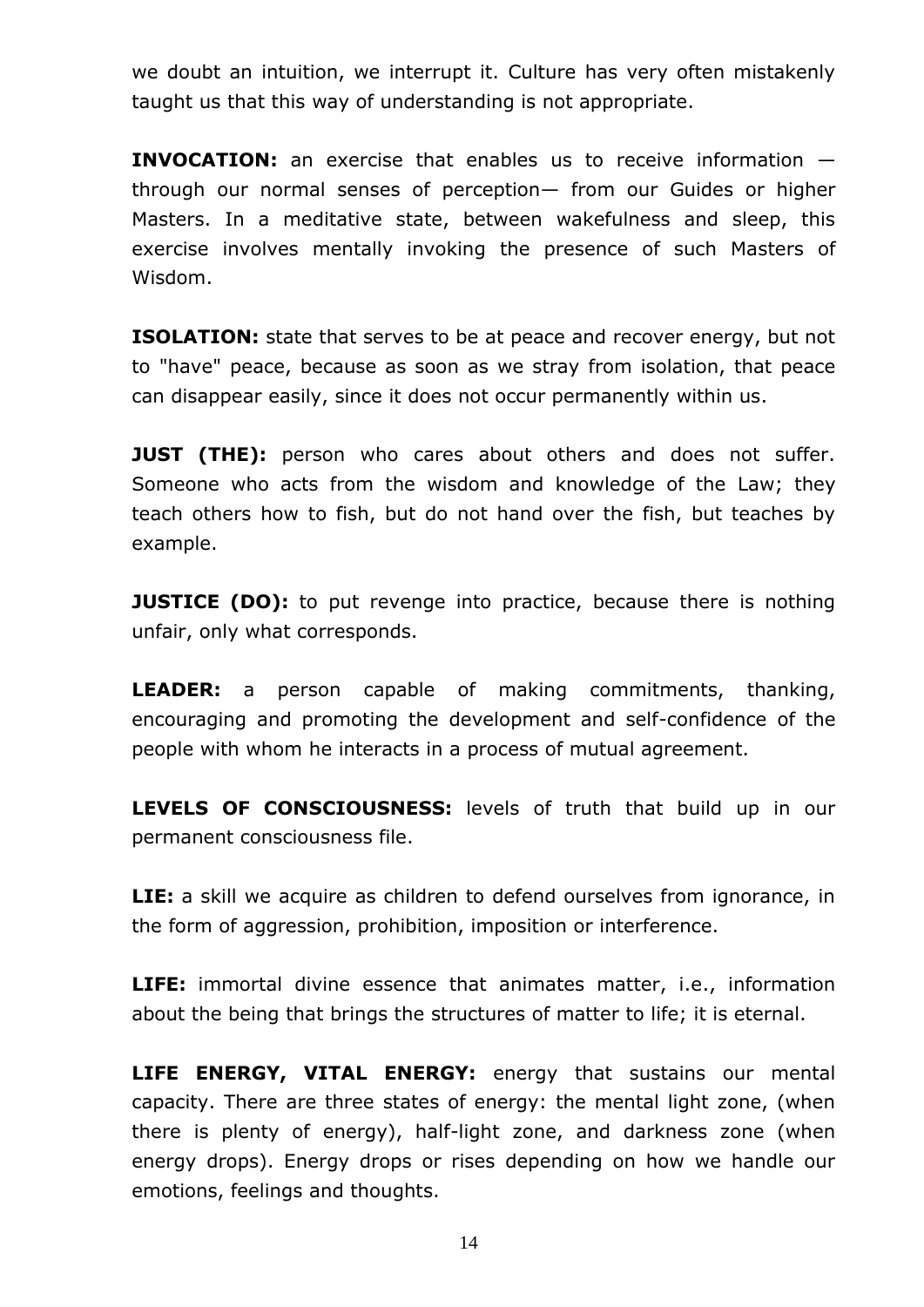**LIKE-MINDED:** individuals with personalities of compatible and similar characteristics, attitudes and behaviors.

**LOVE:** (noun) total understanding of the Universe, where there is no place for resistance or fear. It is the ability to serve and commit ourselves one hundred percent. It is not a feeling, but a decision. Love releases us from suffering. It is the essence of Being, the goal of life.

**LOVE:** (verb) being happy with other people's happiness, seek the best for ourselves and for others; expressing peace and harmony with total liberty and freedom. To love universally is to understanding, appreciate, accept, respect, thank, etc.

**LOVE THERAPY:** a technique for lovingly reorienting the behavior of a child or teenager, and recommended instead of punishment.

**LOYALTY:** virtue; spiritual state of understanding related to a deep commitment of love. It can only occur when clear agreements have been reached.

**MAGIC (DO):** to internally create, through loving thoughts, a correspondence that then manifests itself in the physical world. It is the art of mastery, i.e., the highest human quality which can be achieved in the art of living.

**MANIFESTED WORLD:** the physical world that is organized in a certain way.

**MANIPULATION:** mental condition in which we blame others for the decisions we make.

**MANTRA:** a word or sentence that we repeat or sing, mentally or aloud, in order to isolate our mind from any thought liable to contaminate it.

**MATTER:** main ingredient of bodies, which can be of any shape and undergo changes, characterized by a set of physical and chemical properties that can be perceived by the senses. Material or physical part of reality, in comparison to the spirit. Eternal emanation of organizable and unorganizable particles. It consists of three elementary particles: proton, electron and neutron. It is a point where energy becomes denser.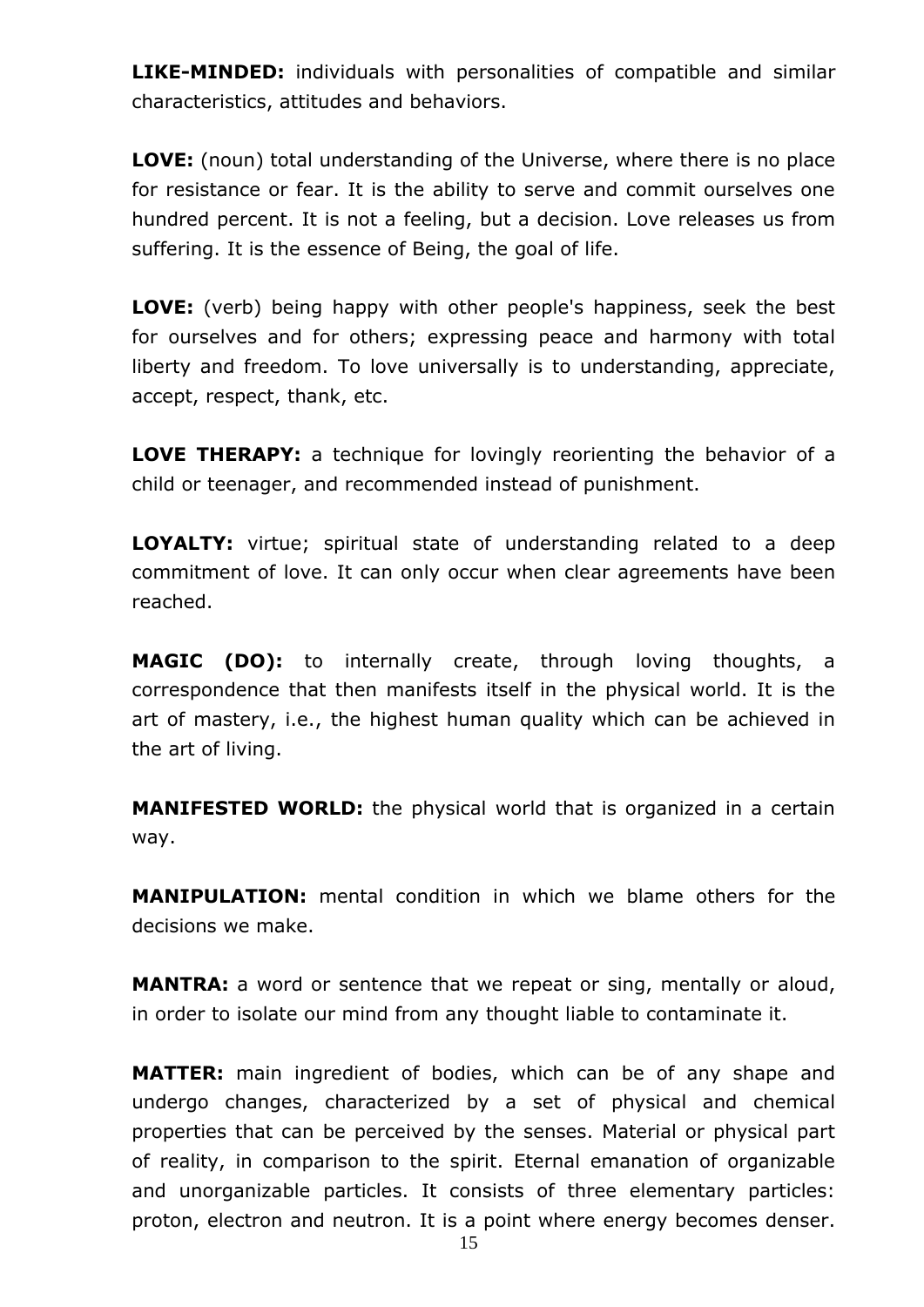The matter in the Universe neither increases nor decreases, and is only transformed; it is eternal.

**MASCULINE:** everything that can be transmitted, given or taught, from a philosophical standpoint.

**MASTERS: people** who can teach someone else something for the purpose of understanding it. Masters teach others to flow with the order of the Universe because they rely on their deep understanding, not their feelings. Synonym of "just" or "wise". They convey wisdom, mainly by setting their life as an example.

**MEDITATION:** activity that leads the mind to a state of contemplation, increasing inner peace; it lets us build up energy.

**MEEK:** someone who has decided to live in peace.

**MENTAL CLEANSING:** a process that lets a human being become a peaceful being in thought, word and deed be; this process allows them to stop suffering.

**MENTAL FASTING:** abstain from any form of conflict or protest, and from any thought that disturbs our inner peace and any non-loving expression. "Do not say it unless it is true, necessary and kind."

**MENTAL FLEXIBILITY:** ability to voluntarily modify learned concepts; the ability to give way. Flexibly-minded people build good relationships and businesses, adapt to the world and do not suffer.

**MENTAL HOLE:** temporary and unexpected drop in vital energy that blocks our memory files; it is triggered by thoughts of fear, pride, dependence on others, lack of freedom, the ego, etc.

**MENTAL RIGIDITY:** inability to accept anything that is different to what we believe or think, or our tastes or habits. The result of mental rigidity is always failure.

**MIND:** intellectual human capacity related to brain activity. Device that sends out and receives frequency waves. It can be used to perceive, think and sense.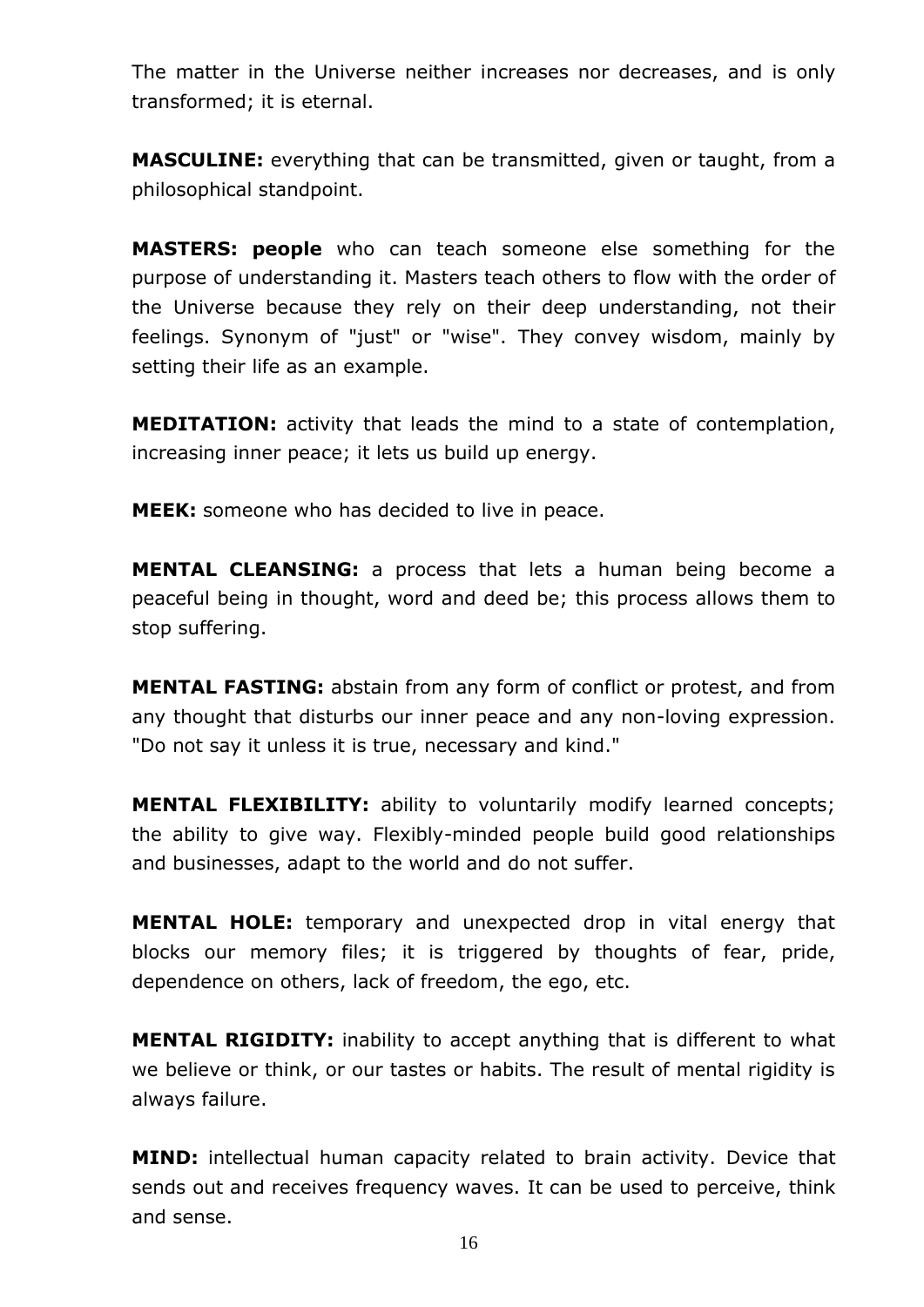**MIND REPROGRAMMING:** this involves consists repeating consciously and constantly wise sayings, using our sight, hearing —listening to ourselves— and thought. Reprogramming disconnects both fear and aggressive and violent behavior, boosts self-esteem and brings plenty of satisfactory results.

**MISSION:** everything that we can teach, whatever we find easy.

**MISTAKE, ERROR:** cultural concept that refers to a misjudgment, something that does not work. It is part of our educational process to discover the Law, so it is always an opportunity to learn.

**NORMALIZATION:** a process that maintains established norms, customs and traditions, and produces personal devaluation, mental rigidity and fanaticism.

**NOURISHMENT:** anything that can nourish the physical body so that it is in a healthy state.

**OPPORTUNITY TO LEARN:** any difficulty or obstacle that allows us to grow spiritually. Spiritual growth involves learning to be happy, staying peaceful and service-minded. Our inner attitude allows us to be aware of when learning opportunities appear in our life. (See "Difficulty").

**ORGASM:** physical phenomenon that distributes energy internally.

**OVERSENSITIVE:** someone who is easily offended. Synonyms: impressionable, touchy.

**PAIN:** localized sensory perception that manifests itself in the body; It is what the body feels when it is injured or wants to send a signal to show that it needs looking after.

**PARTICIPATE:** giving the best of ourselves, valuing the result.

**PATIENCE:** a virtue that we need to cultivate because it enables us to respect the rhythms of the Universe with confidence. Having patience means having conscious inner peace.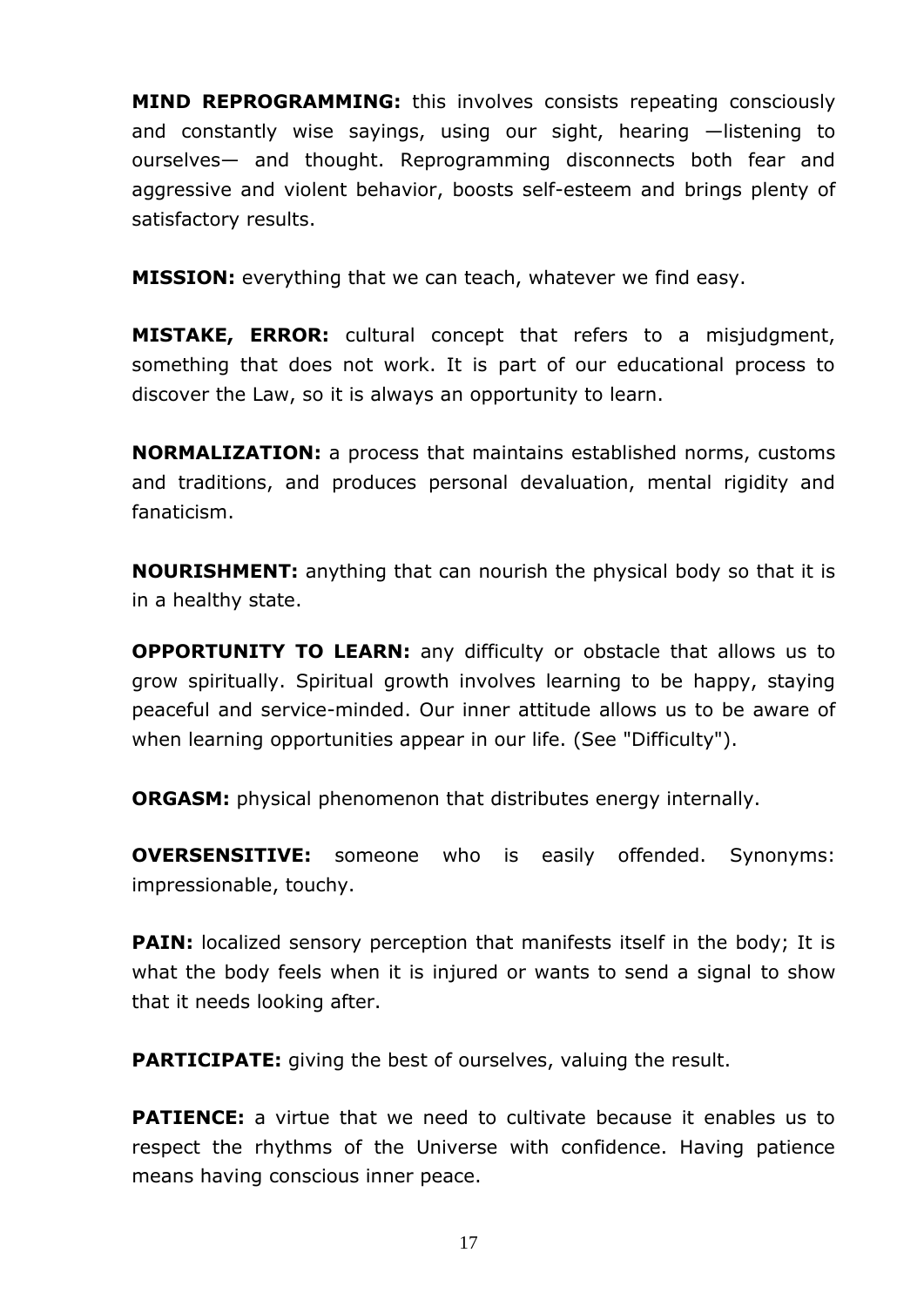**PEACE:** an internal virtue that is reflected on the outside when no conflicts arise and we fully respect other people. Having peace boosts our vital energy, mental clarity and, therefore, our understanding. The more peaceful we feel, the greater our spiritual development; and vice versa.

**PERCEPTION:** characteristic of one of the functions performed by the brain's right hemisphere, also referred to a "feminine".

**PERMANENT CONSCIOUSNESS:** information file that stores the truth discovered in each evolutionary development experience. It is an incontaminable and eternal file.

**PERSONAL APPEAL:** an inner feature that is unrelated to aesthetic connotations and underpinned by spiritual development. The consequence of people developing their inner virtues is that they become extremely attractive.

**PERSONALITY:** belief system that forms in our mind through the information that we acquire, and which results in our behavior; it is temporary.

**POOR:** "poor" people have scant spiritual development and plenty of mental limitations, and spend their lives wanting what they do not have. People who refuse to serve, but that are always ready to ask. (Note that, in this context, this term has nothing to do with how much money you have).

**POSSESSIVENESS:** being possessive involves believing you own something or someone; it serves to limit others' freedom and staying selfish; it causes frustration, failure, insecurity, and makes you reject and feel annoyed by other people.

**POWER:** ability to obtain satisfactory results.

**PRIDE:** a trait that prevents us from changing; it makes us feel that it should be other people who change to meet our demands. The opposite of humbleness; it brings a fear of losing power.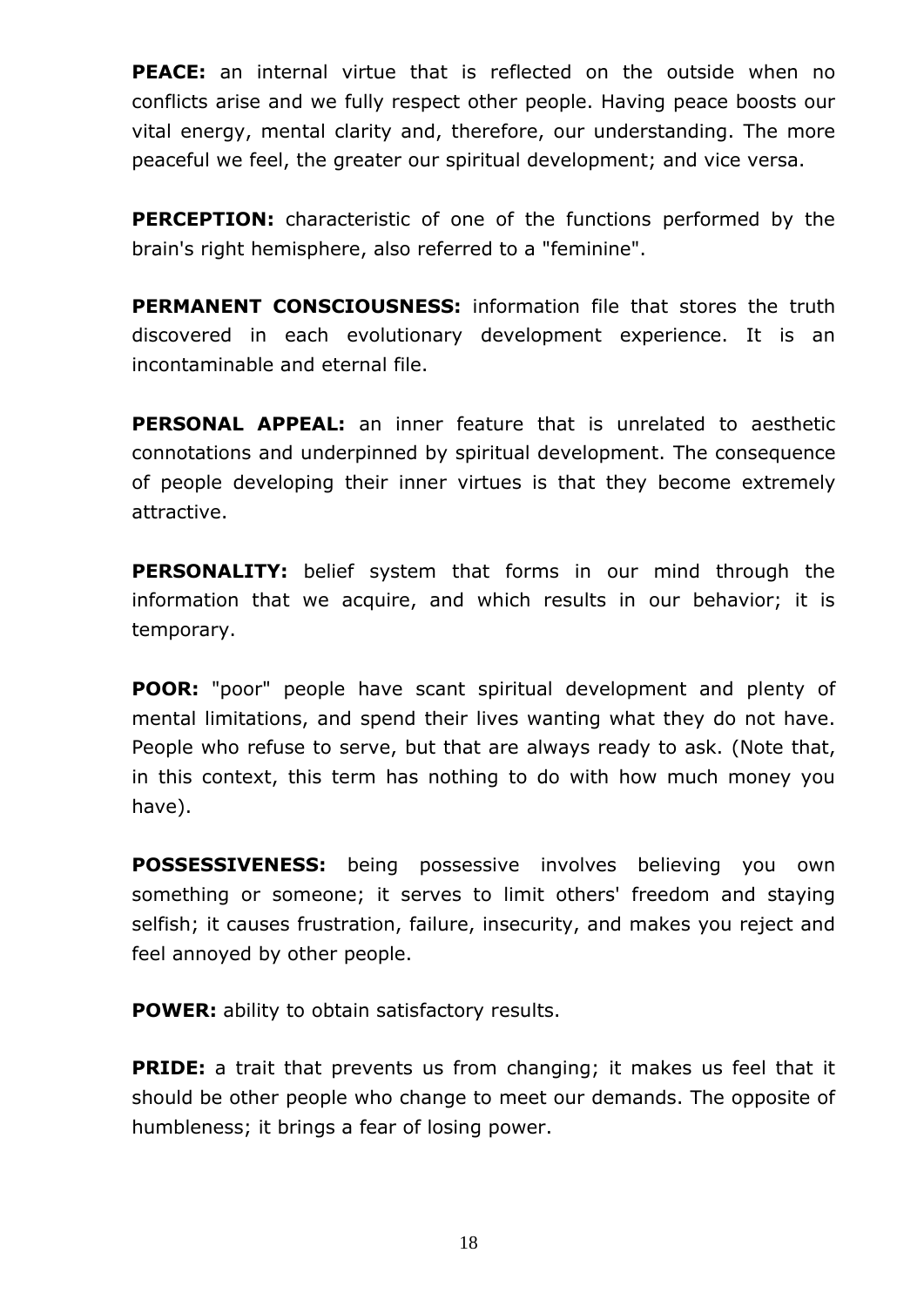**PROBLEM:** opportunity to learn; sometimes it is the result of our own mistakes. The problems that arise at one level of consciousness are resolved at the next level. (See "Opportunity to learn" and "Difficulty").

**PROCREATION:** a function of sexuality, but not the only one or main one.

**PROSPERITY:** ability to meet our own needs excellently, regardless of what we do.

**PROTECTIONISM:** ultimate expression of pride, not of love; it is wanting to protect the other person so much that we annul them. It is a sort of selfishness disguised as love.

**PURPOSE:** whatever we have come to do in this life; fundamentally to learn to be happy, develop inner peace and love. Do our best and accept the result. The purpose of each one of us is to find our way.

**PSYCHOSOMATIC EFFECT:** the effect that the mind has on the body.

**PUNISHMENT:** ego's revenge for what it believes they did to it. It is not at all educational and always prompts lies, evasion and violence.

**REACTION:** an element of instinct; it is emotional and blocks and harms relationships.

**REALITY:** the place where each of us can act; at this very moment, anywhere else than where we are is something imaginary; reality is what happens in any dimensional plane, even if we cannot see it.

**RECREATION:** create again and have fun in doing so; if it is not fun, it is not educational; if it is educational, it will be fun.

**RELAXATION:** state in which the body is quite still, leading to a mental state conducive to resting and recovering energy.

**RESENTMENT:** negative feeling that emerges in us when we blame society, civilization or governments for our own problems, because we think they have harmed us and our interests.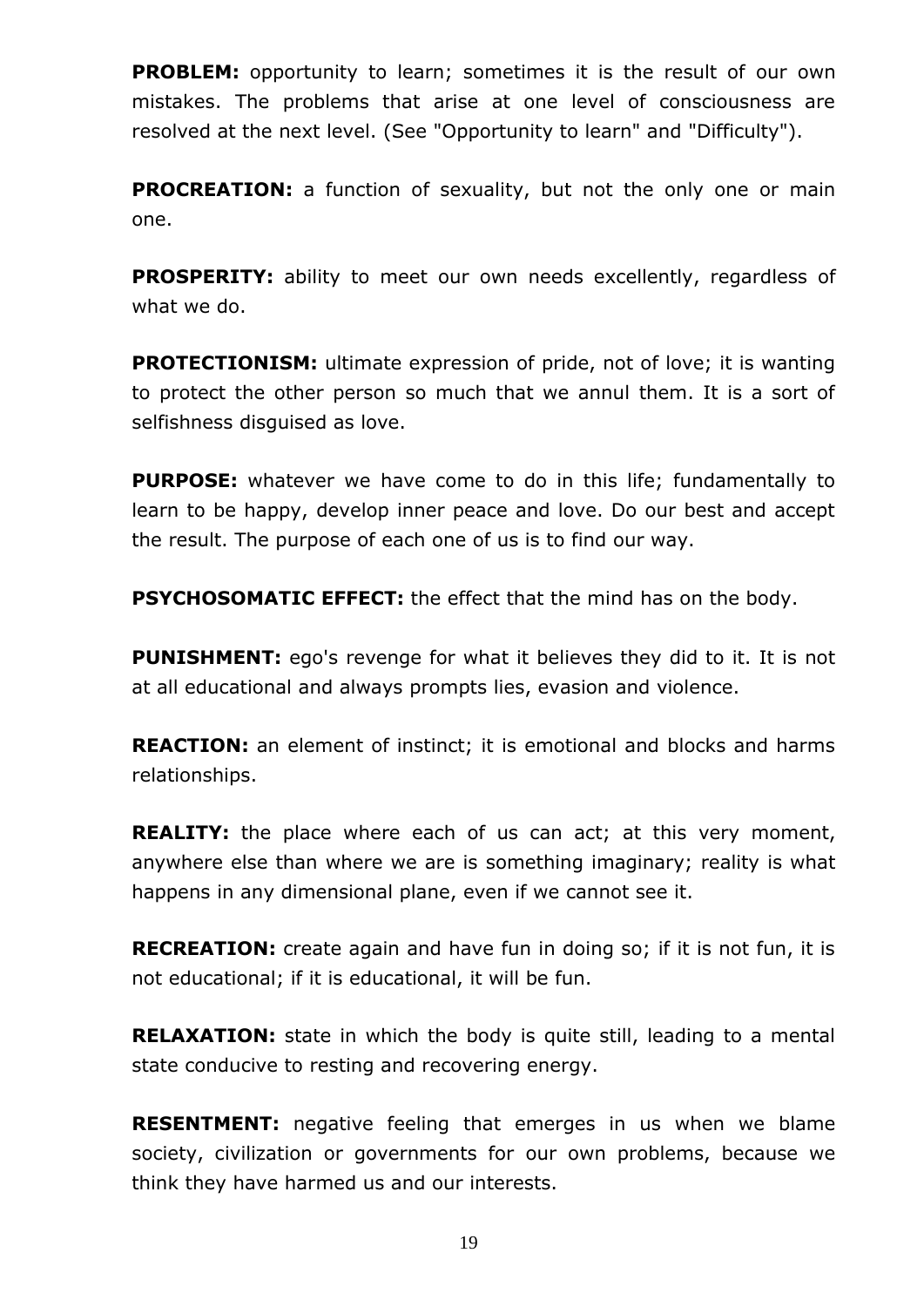**RESIGNATION:** state in which we are unable to enter into conflict because we can see no chance of success, but do not understand that the process is perfect. We cannot develop spiritually if all we feel is resignation.

**RESPECTFUL:** when we are able to accept everyone as they are, without trying to change them, without criticizing or judging others or interfering with their destinies; if we are respectful, we understand that others are entitled to their own way of thinking or acting, even if it is different from our own. Respectful people can get along with others harmoniously and peacefully.

**RICH:** someone who has everything they need to be happy, regardless of how much money they have. (Note that, in this context, this term has nothing to do with any amount of money).

**RIGHT (BEING RIGHT, GETTING IT RIGHT):** finding the truth after learning from our mistakes.

**RULE:** a regulation of our culture that can be modified.

**SATURATION:** point of no return at which the mind cannot take any more suffering; it enables us to break with our system of beliefs, initiate a process of conscious spiritual development and give way to inner peace.

**SECURITY:** ability to live with others peacefully and to respect them.

**SELFISHNESS, EGOISM:** acting in one's own interest and guided by one's ego. We are selfish when we try to change others because they do not accept them as they are, or when we want to stop feeling bad about them, refusing to work on our interior. It means wanting others to do whatever we need to feel good.

**SELF-WORTH:** by valuing ourselves, we can find the internal resources we need to serve and value others. When we are deserving and have the best, we have much with which to serve others.

**SENSITIVE:** we are sensitive if we care about others but cannot help them because we suffer. In this context, being sensitive is not the best choice.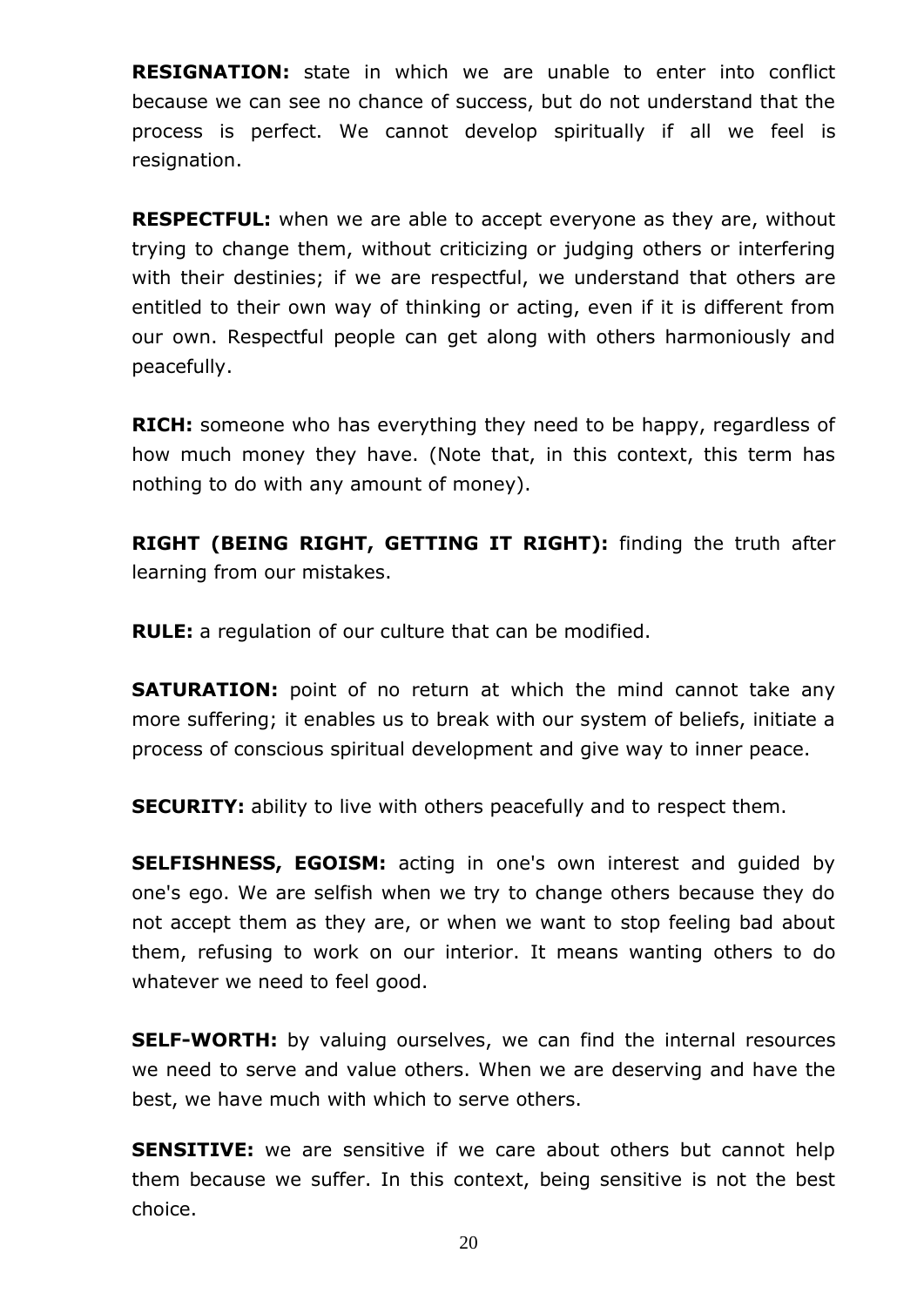**SERIOUS:** something very harmful, damaging or detrimental, according to our culture. Actually there are no serious situations, but only events necessary for the spiritual growth of each of us.

**SERVICE:** the ability to always give the best of ourselves in thought, word and deed. Service as information and service as action are both generators of wealth.

**SEXUALITY:** a great tool for integration and satisfaction for couples when love acts on sexuality; it helps to maintain and balance life.

**SHYNESS:** mental limitation that creates a fear to act and to serve, among other things.

**SIN:** error; it does not cause quilt, but learning. In our culture, we talk about "original sin" because the personality is born innocent, and the innocent make mistakes; then innocence becomes ignorance with the information it receives from culture, and afterwards wisdom when it verifies and understands.

**SINCERITY:** manner of expressing ourselves without lies and hypocrisy, but also without knowledge (in this context); in this respect it is a mental limitation. It involves clearly, openly and directly saying to the other person what we feel and think about them, from our ignorance and ego.

**SKIN:** highly specialized body that assimilates energy and internally captures stimuli.

**SLAVERY:** mental attitude. If we accept what we live as part of our learning, we stop being slaves, because we become beings who are independent of whatever others say or do, free to make our own decisions and come to terms with their result, and also to respect.

**SPIRIT:** intelligent immaterial being, which therefore is not physical, but enters and leaves matter.

**SPIRITUAL DEVELOPMENT:** process of evolution in understanding, love and wisdom. It takes place in the mental field, turning life into an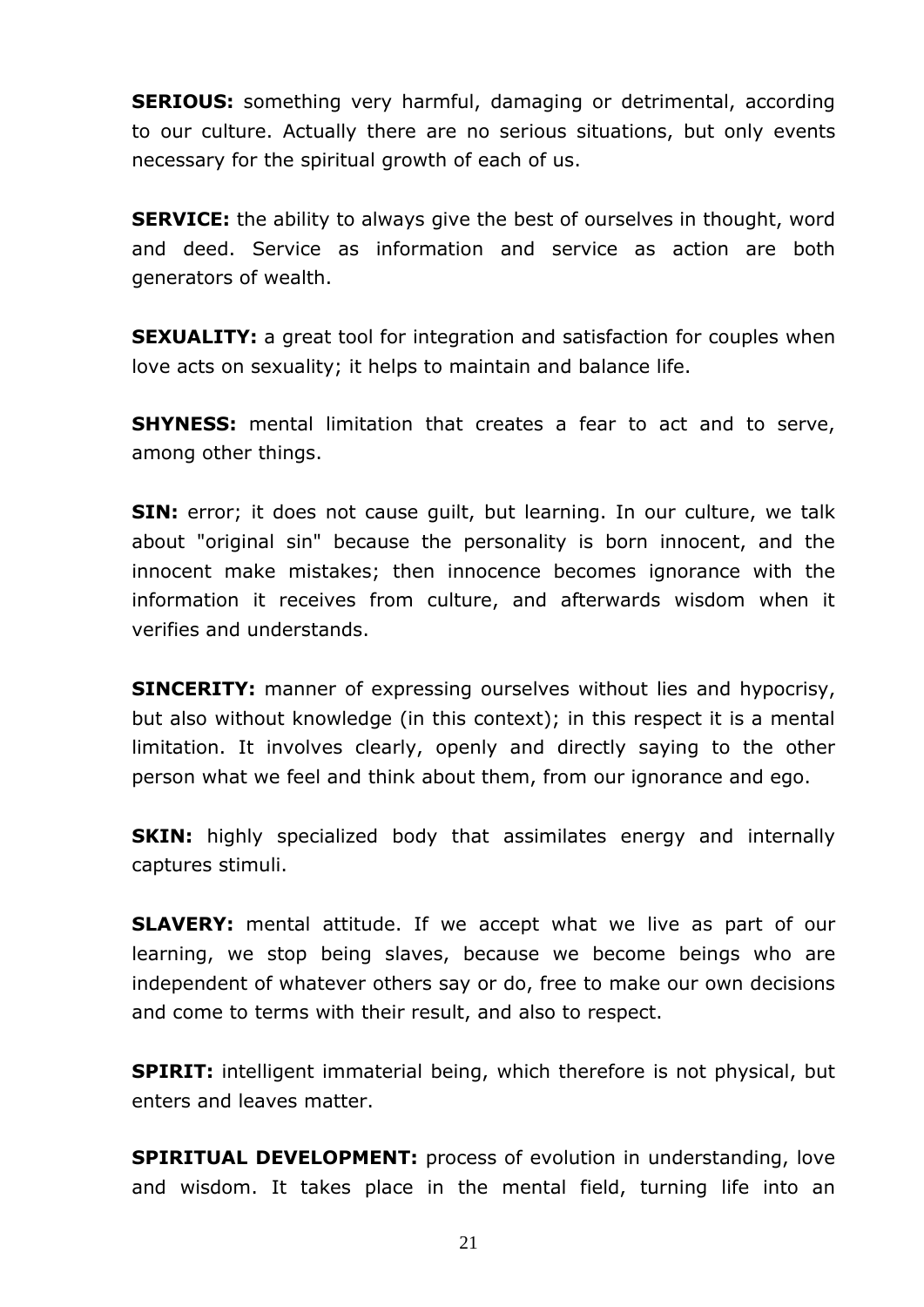extraordinary experience in every way and helping us to learn to be happy, to have peace and to fill ourselves with love.

**SPIRITUAL GYMNASTICS:** set of everyday life experiences that make us face situations that we cannot handle and teach us to develop inner peace in order to be invulnerable.

**SPIRITUAL INDEPENDENCE**: ability to be happy, have invulnerable peace and love for ourselves, without depending on anything or anyone around us.

**SPIRITUALITY:** "science" of the human spirit (soul) and ability to handle situations without losing peace, happiness or service attitude. When we experience it, our understanding increases and we open up to a higher state of consciousness. It implies being rooted in totality, not in individuality. Spirituality is a deep mental understanding.

**STRESS:** psychological state of inner insecurity and fear. Once we make a decision, the internal conflict goes away and our mind can rest. Stress does not change the external situation, but does limit the chances of finding a solution.

**STUBBORNNESS:** insisting on something more than seven times. Sometimes, when we are stubborn we obtain what we want, not what we need. Stubbornness leads us to face tougher learning situations.

**SUCCESS:** the result of internal work and a commitment to what we do. It is felt by those who are able to be happy with what they have and make the best of what life offers them. Implies being capable of meeting one's own needs.

**SUFFERING:** a feeling (in our mind) about anything that we cannot accept. Pain (physical) can exist without suffering (mental) -and vital energy does not drop- and suffering can exist without pain, and vital energy drops. Suffering is based on not accepting something that has happened in our lives.

**TAKE RESPONSIBILITY:** understanding that only we ourselves generate the circumstances that occur in our life, without blaming anyone for it. By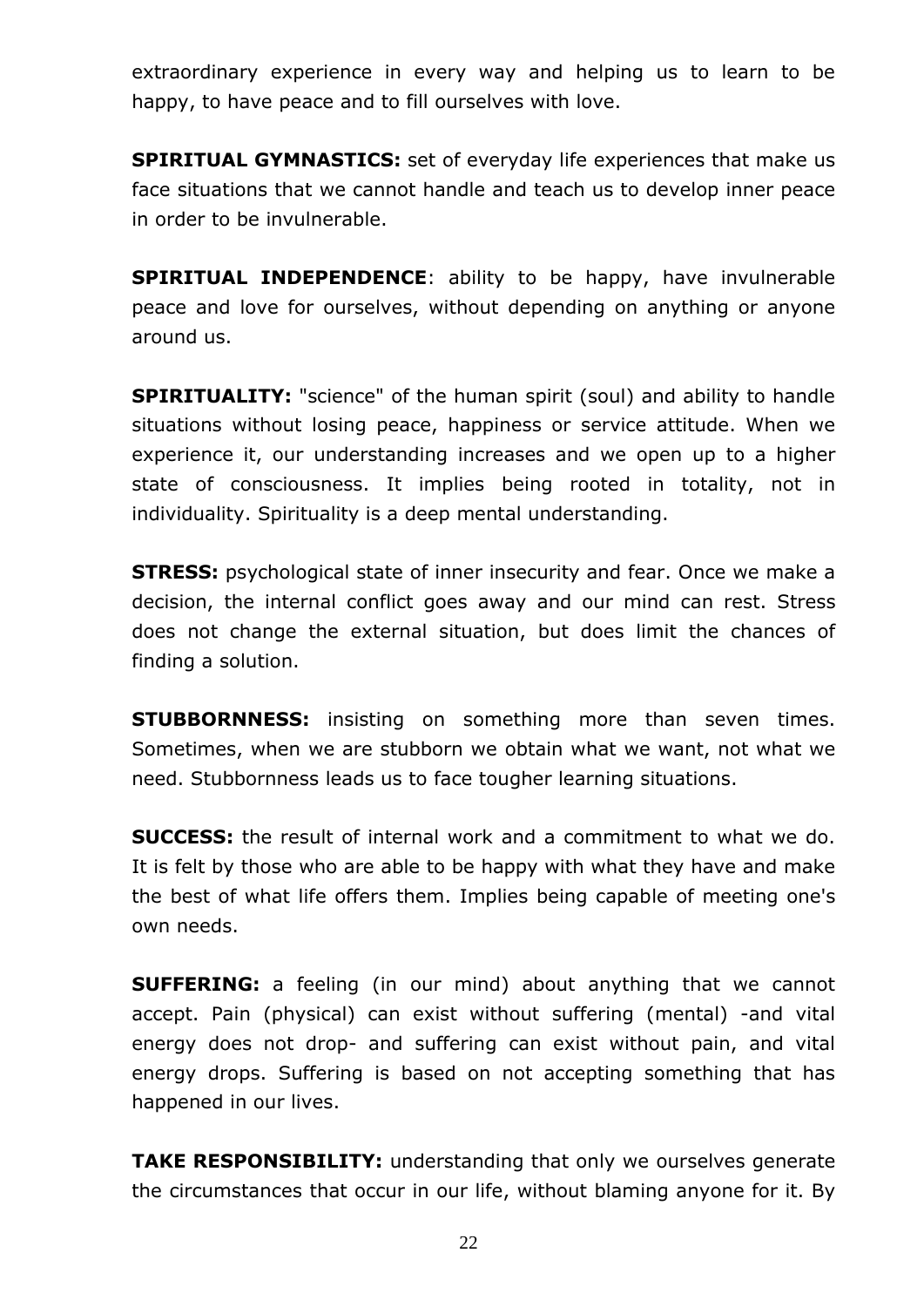taking responsibility for the outcome of our decisions, we turn our destiny into our mission.

**TEACHER:** someone who passes on knowledge —not wisdom, which is what a Master passes on—.

**TEACHING:** learning interaction that involves allowing a valuable experience. Teaching or providing an education involves giving sufficient, efficient and timely information. (See "Education").

**TELL THE TRUTH:** providing information from love. The truth should not be confused with events that happen; telling the truth means giving information that frees us from suffering and brings peace.

**TEMPERAMENT:** part of the personality; genetic and instinctive, though it can be modified —like the character— voluntarily by working intensely on our mind from understanding, through voluntary, directed and sustained thought.

**TEMPORARY CONSCIOUSNESS:** spiritual part of the mental field. It is formed by active understanding and awakens from a human being, understanding being taken to mean what is proven to be true. It is attached to the body.

**THOUGHTS:** variable frequency waves. The lowest waves are only sensory perceptions; the middle level waves are relations, judgments, comparisons, etc.; and the highest waves are intuitions, i.e., they capture reality without the personality or the ego interfering. Thoughts can trigger peace or discomfort; mastery involves generating true thoughts of peace, in a voluntary and sustained manner. (See "Alchemy").

**TRAINER, COACH:** someone through whom we are given the chance to learn to love, to be flexible, to adapt, to respect, etc., usually through situations we interpret as difficulties.

**TRANSMUTE:** to turn our destiny — the hard part— into our mission the easy part—; to do so to have wise information, know how to handle our own energy and train properly. Transmuting the mind is cleansing it of false beliefs.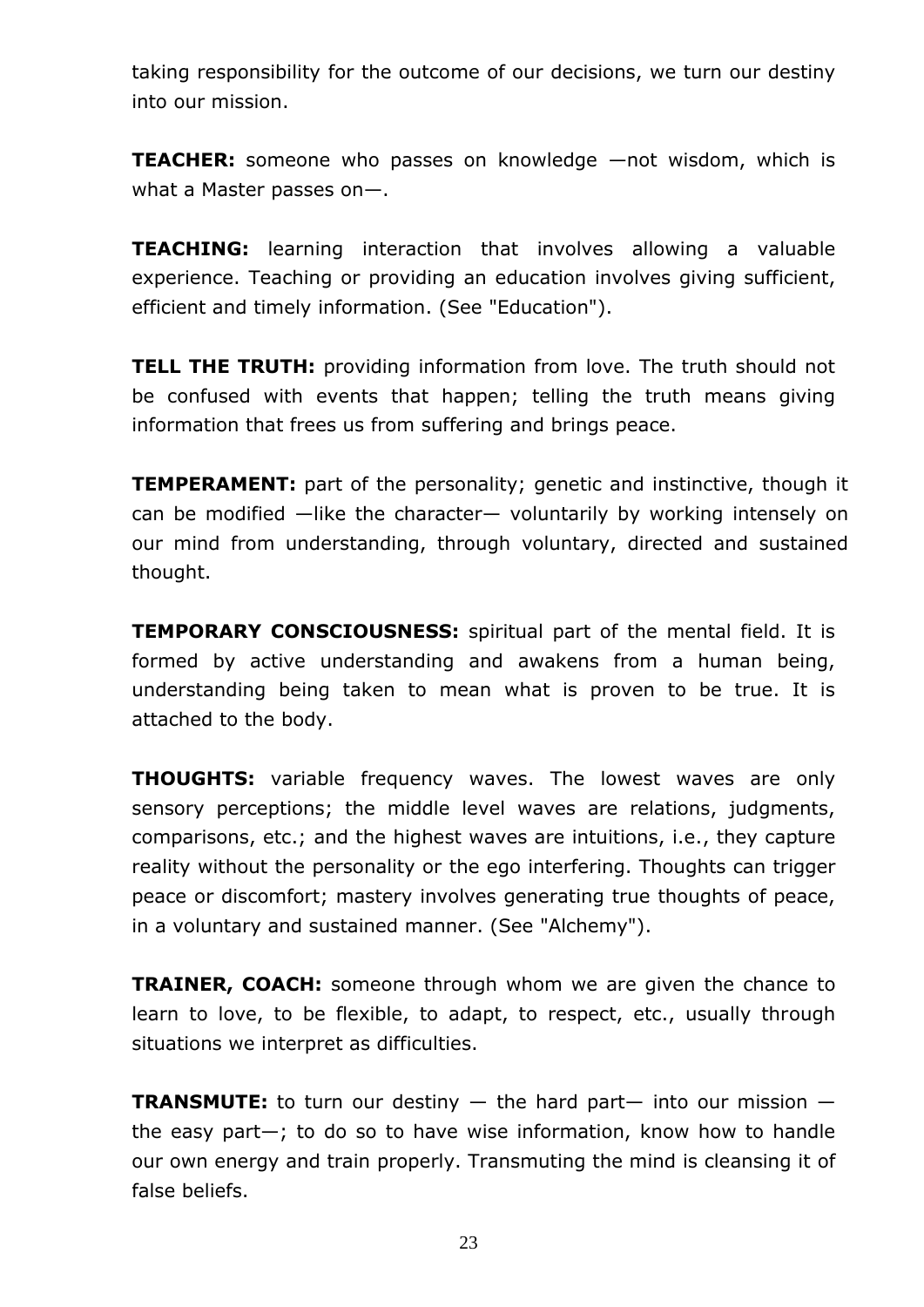**TRAUMA:** false information that is recorded in the unconscious; unconscious protective recording generated by our survival instinct.

**TRUTH:** In this context is anything that works harmoniously and perfectly and that has been verified —through our own experience— in a result of peace, satisfaction and appreciation.

**TRUST:** internal value that gives access to wealth and prosperity. It involves zero aggression and zero susceptibility.

**UNCONDITIONALITY**: ability to be always ready to serve with joy and enthusiasm, in any circumstances and for anyone.

**UNCONSCIOUS LIMITATIONS:** unconscious associations between an external event and an involuntary internal reaction. Fears and phobias are examples of this.

**UNDERSTANDING:** the ability to recognize the existence of the Law and obey it. It represents man's evolution, freeing him from suffering and conflict. It puts the mind to work, looking for answers, using verification tools to this end. In order to accept, first it is necessary to have a deep understanding of the Laws that govern the Universe and the principles that govern relationships, as well as to know that everything that happens in the Universe is perfect and necessary and has a purpose of love, directed specifically to the experience that each person has or needs to have. Understanding is identified with wisdom, love and spiritual development.

**UNIVERSALITY:** profound understanding of love; it means loving everyone equally, recognizing that the only difference lies in the type of agreements we reach with each person; it produces acceptance, support and respect in relationships.

**UNIVERSAL LAW:** principle governing the process of creation, management or operation of the Universe. It is immutable, has been verified and always produces the same result when applied.

**UNMANIFEST BEINGS:** spiritual beings to which we have no access. The fact that we cannot perceive them with the five physical senses does not mean they do not exist. The Eternal Unmanifest is the Absolute.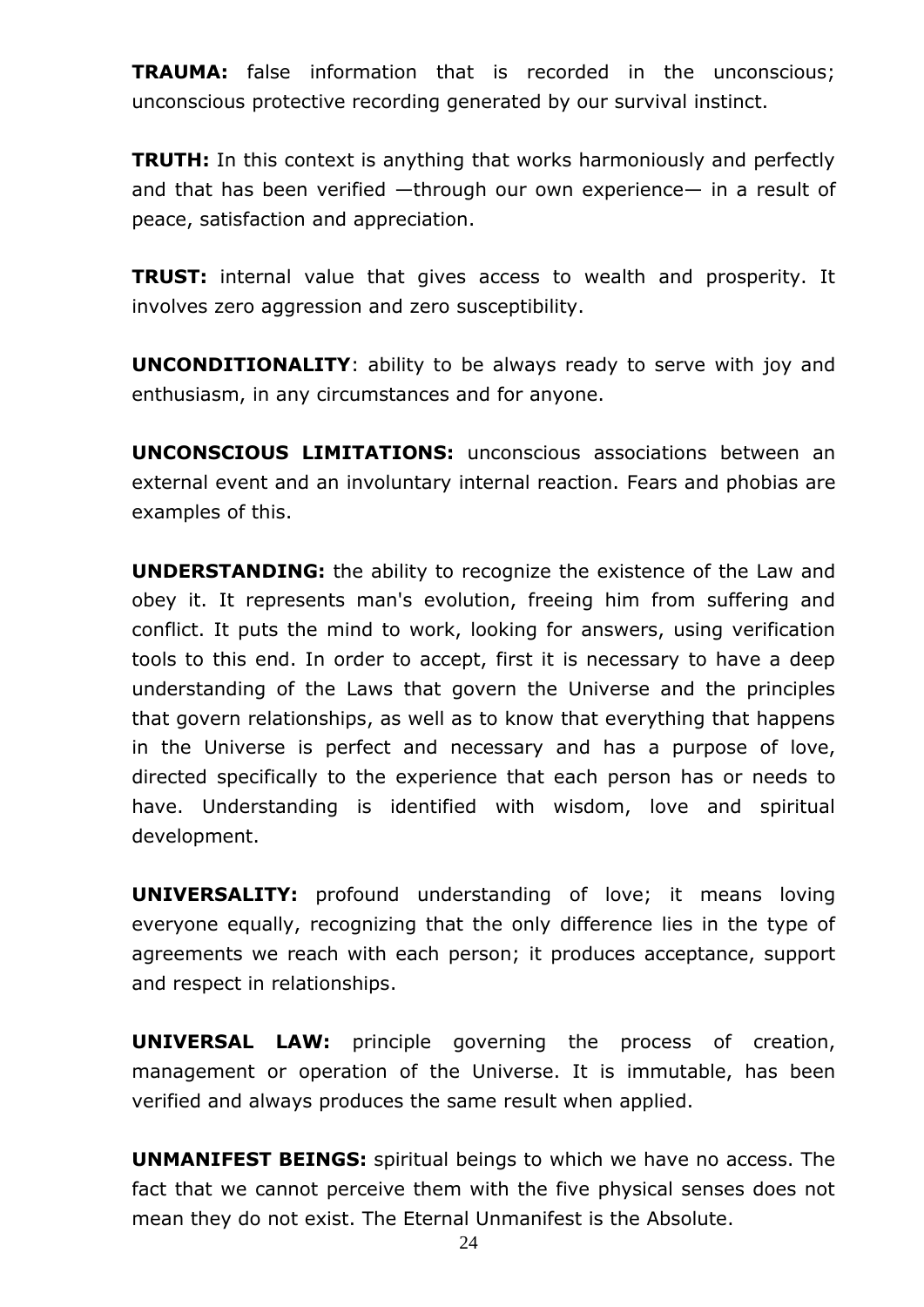**VALUE (OR TREASURE):** anything that generates results of gratitude and satisfaction when it is used. If the results themselves are negative, it is because we are not using values but concepts or beliefs instead.

**VALUE** (verb)**:** to appreciate the result obtained from an activity; to thoroughly enjoy everything we have and do; only expressing others' virtues.

**VITAL ENERGY, LIFE ENERGY:** energy that sustains our mental capacity. There are three states of energy: the mental light zone (when there is plenty of energy), half-light zone, and darkness zone (when energy drops). Energy drops or rises depending on how we handle our emotions, feelings and thoughts.

**WALL OF LAMENTATION, WAILING WALL:** (fig.) a place where we can vent any negative emotion or feeling to release adrenaline without harming anyone. Note that this definition only applies in this context, with all due respect to the real *Wailing Wall* in Jerusalem.

**WE NEED (WHAT):** exactly what we have to grow spiritually.

**WE WANT (WHAT):** exactly what we do not have; it is unconscious selfishness, a direct relationship with the ego, which is never satisfied with what it has. When we do not get what we want, and we are conscious of this, we learn to recognize the Law. What "we want" has to do with the mental field (because desire is linked with instinct).

**WISDOM:** the result of learning from mistakes and having acquired a deep understanding of love; it contains all the other tools of love —acting, adapting, being grateful, taking responsibility, respecting, valuing and accepting—; it involves taking advantage of whatever life gives us to be happy and prosperous, live in peace and express love, regarding all difficulties as learning opportunities.

**WISE:** someone who is an expert at living happily, who understands the Law and flows with it.